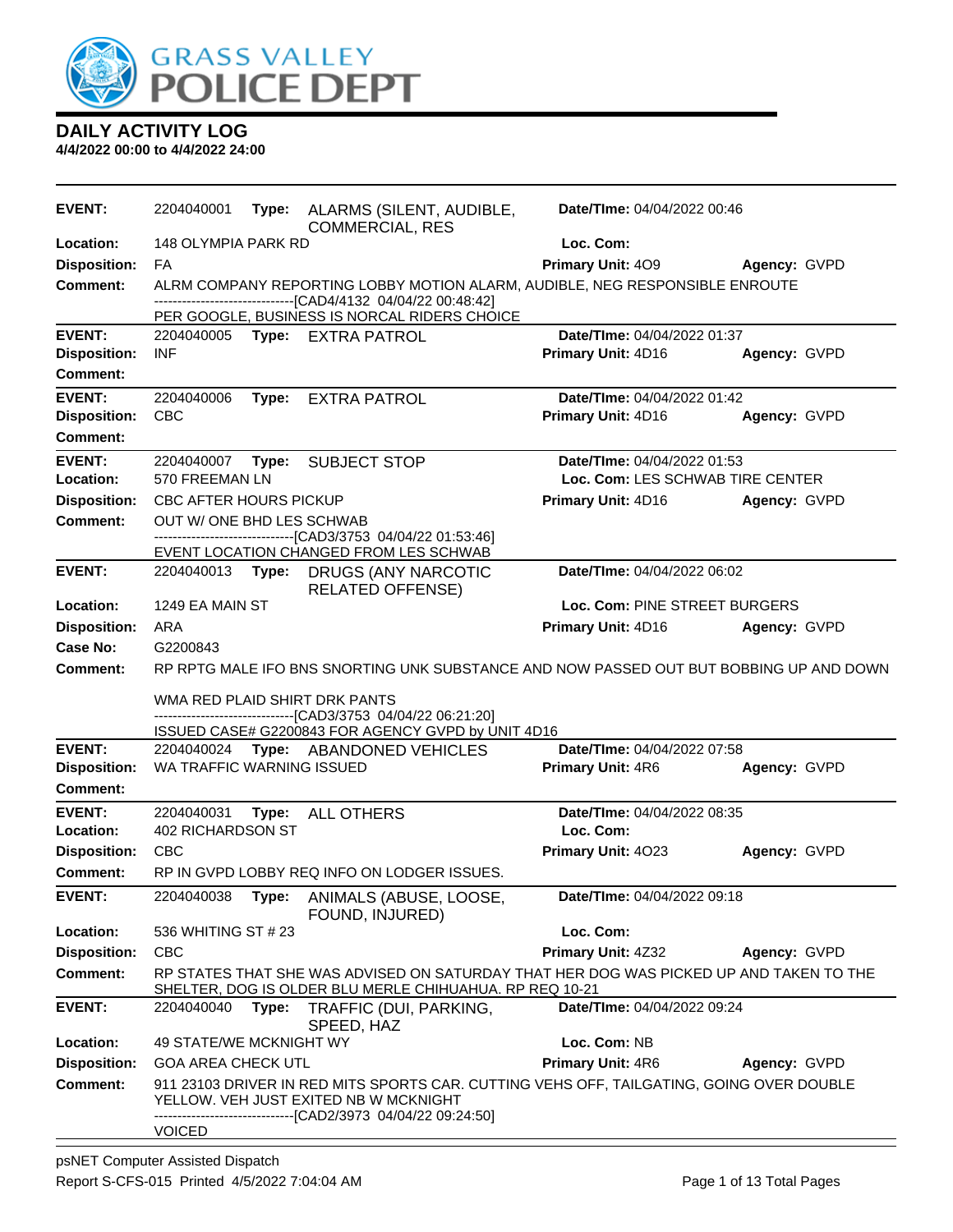

| <b>EVENT:</b><br>Location:       | 2204040043<br>305 NEAL ST | Type: | FRAUD                                                                                                              | Date/TIme: 04/04/2022 09:30<br>Loc. Com: TRI COUNTIES BANK                                                                                                                                                                                                                      |                                       |
|----------------------------------|---------------------------|-------|--------------------------------------------------------------------------------------------------------------------|---------------------------------------------------------------------------------------------------------------------------------------------------------------------------------------------------------------------------------------------------------------------------------|---------------------------------------|
| <b>Disposition:</b>              | <b>CBC</b>                |       |                                                                                                                    | <b>Primary Unit: 4R6</b>                                                                                                                                                                                                                                                        | Agency: GVPD                          |
| <b>Comment:</b>                  | BEFORE.                   |       |                                                                                                                    | EMPLOYEE RPTG ELDERLY CUSTOMER IN BSN HAS BEEN FRAUDED MULTIPLE TIMES AND CURRENTLY IN<br>THE BANK TRYING TO GET A CASHIERS CHECK FOR ANOTHER SCAM. RP REQ LE RESPOND TO HELP XRAY.<br>XRAY IS UPSET WITH THE BANK AND SUBJ ON THE PHONE WHOIS REQ MONEY. APS HAS BEEN INVOLVED |                                       |
| <b>EVENT:</b>                    | 2204040046                | Type: | <b>ORDINANCES</b><br>(COUNTY/MUNICIPAL)                                                                            | Date/TIme: 04/04/2022 09:33                                                                                                                                                                                                                                                     |                                       |
| Location:                        | 113 PRESLEY WY            |       |                                                                                                                    | Loc. Com:                                                                                                                                                                                                                                                                       |                                       |
| <b>Disposition:</b>              | RPT VEH ENTERED           |       |                                                                                                                    | Primary Unit: 4015                                                                                                                                                                                                                                                              | Agency: GVPD                          |
| Case No:                         | G2200845                  |       |                                                                                                                    |                                                                                                                                                                                                                                                                                 |                                       |
| <b>Comment:</b>                  | PICKUP LP: 6FA8518        |       |                                                                                                                    | RP RPTG VEH THAT IS ILLEGALLY PARKED WITH SUBJ POSS SLEEPING INSIDE. RUN DOWN WHI TOYT                                                                                                                                                                                          |                                       |
|                                  | NEG RETURN ON PLATE       |       | -------------------------------[CAD1/4074 04/04/22 09:36:05]                                                       |                                                                                                                                                                                                                                                                                 |                                       |
|                                  |                           |       | -------------------------------[CAD2/3973 04/04/22 10:32:56]                                                       |                                                                                                                                                                                                                                                                                 |                                       |
|                                  |                           |       | TOW ASSIGNED-KILROYS, 800 E MAIN ST, GRASS VALLEY, 5302733495,                                                     |                                                                                                                                                                                                                                                                                 |                                       |
|                                  | ETA DRIVE TIME            |       | ---------------------------------[CAD2/3973 04/04/22 10:33:03]                                                     |                                                                                                                                                                                                                                                                                 |                                       |
|                                  |                           |       | -------------------------------[CAD2/3973 04/04/22 10:43:47]                                                       |                                                                                                                                                                                                                                                                                 |                                       |
|                                  |                           |       | ISSUED CASE# G2200845 FOR AGENCY GVPD by UNIT 4O15<br>-------------------------------[CAD2/3973_04/04/22_10:52:32] |                                                                                                                                                                                                                                                                                 |                                       |
|                                  | FCN/3702209401929         |       |                                                                                                                    |                                                                                                                                                                                                                                                                                 |                                       |
|                                  |                           |       |                                                                                                                    |                                                                                                                                                                                                                                                                                 |                                       |
| <b>EVENT:</b>                    | 2204040047                | Type: | DISTURBANCE (NOISE,                                                                                                | Date/TIme: 04/04/2022 09:38                                                                                                                                                                                                                                                     |                                       |
| Location:                        | 844 OLD TUNNEL RD         |       | MUSIC, VERBAL, BARKI                                                                                               | Loc. Com:                                                                                                                                                                                                                                                                       |                                       |
| <b>Disposition:</b>              | UTL GOA                   |       |                                                                                                                    | Primary Unit: 4015                                                                                                                                                                                                                                                              | Agency: GVPD                          |
| <b>Comment:</b>                  |                           |       | LE RESPOND WHILE HE CLEANS OUT HIS ITEMS.                                                                          | EMPLOYEE ADV ANOTHER EMPLOYEE IS BEING TERMINATED AND BECOMING VERBALLY COMBATIVE. REQ                                                                                                                                                                                          |                                       |
| <b>EVENT:</b>                    | 2204040048                | Type: | SERVICE, CIVIL, SUBPOENA                                                                                           | Date/TIme: 04/04/2022 09:40                                                                                                                                                                                                                                                     |                                       |
| Location:                        | 932 WE MAIN ST # 50       |       |                                                                                                                    | Loc. Com:                                                                                                                                                                                                                                                                       |                                       |
| <b>Disposition:</b>              | <b>NS</b>                 |       |                                                                                                                    | Primary Unit: 4V71                                                                                                                                                                                                                                                              | Agency: GVPD                          |
| <b>Comment:</b>                  | <b>CIVIL</b>              |       |                                                                                                                    |                                                                                                                                                                                                                                                                                 |                                       |
|                                  |                           |       | ------------------------------[CAD2/3973_04/04/22_09:40:12]<br>EVENT LOCATION CHANGED FROM 932 W MAIN 50           |                                                                                                                                                                                                                                                                                 |                                       |
| <b>EVENT:</b>                    |                           |       | 2204040049 Type: ANIMALS (ABUSE, LOOSE,<br>FOUND, INJURED)                                                         | Date/TIme: 04/04/2022 09:40                                                                                                                                                                                                                                                     |                                       |
| Location:                        | 131 OLYMPIA PARK RD       |       |                                                                                                                    |                                                                                                                                                                                                                                                                                 | Loc. Com: BRUNSWICK VETERINARY CLINIC |
| <b>Disposition:</b>              | CBC                       |       |                                                                                                                    | Primary Unit: 4Z32                                                                                                                                                                                                                                                              | Agency: GVPD                          |
| <b>Comment:</b>                  |                           |       | EMPLOYEE RPTG POSS ABUSE CASE. REQ ACO                                                                             |                                                                                                                                                                                                                                                                                 |                                       |
| <b>EVENT:</b>                    | 2204040051                | Type: | DISTURBANCE (NOISE,<br>MUSIC, VERBAL, BARKI                                                                        | Date/TIme: 04/04/2022 09:45                                                                                                                                                                                                                                                     |                                       |
| Location:<br><b>Disposition:</b> | 825 OLD TUNNEL RD # 102   |       |                                                                                                                    | Loc. Com:<br>Primary Unit: 4023                                                                                                                                                                                                                                                 |                                       |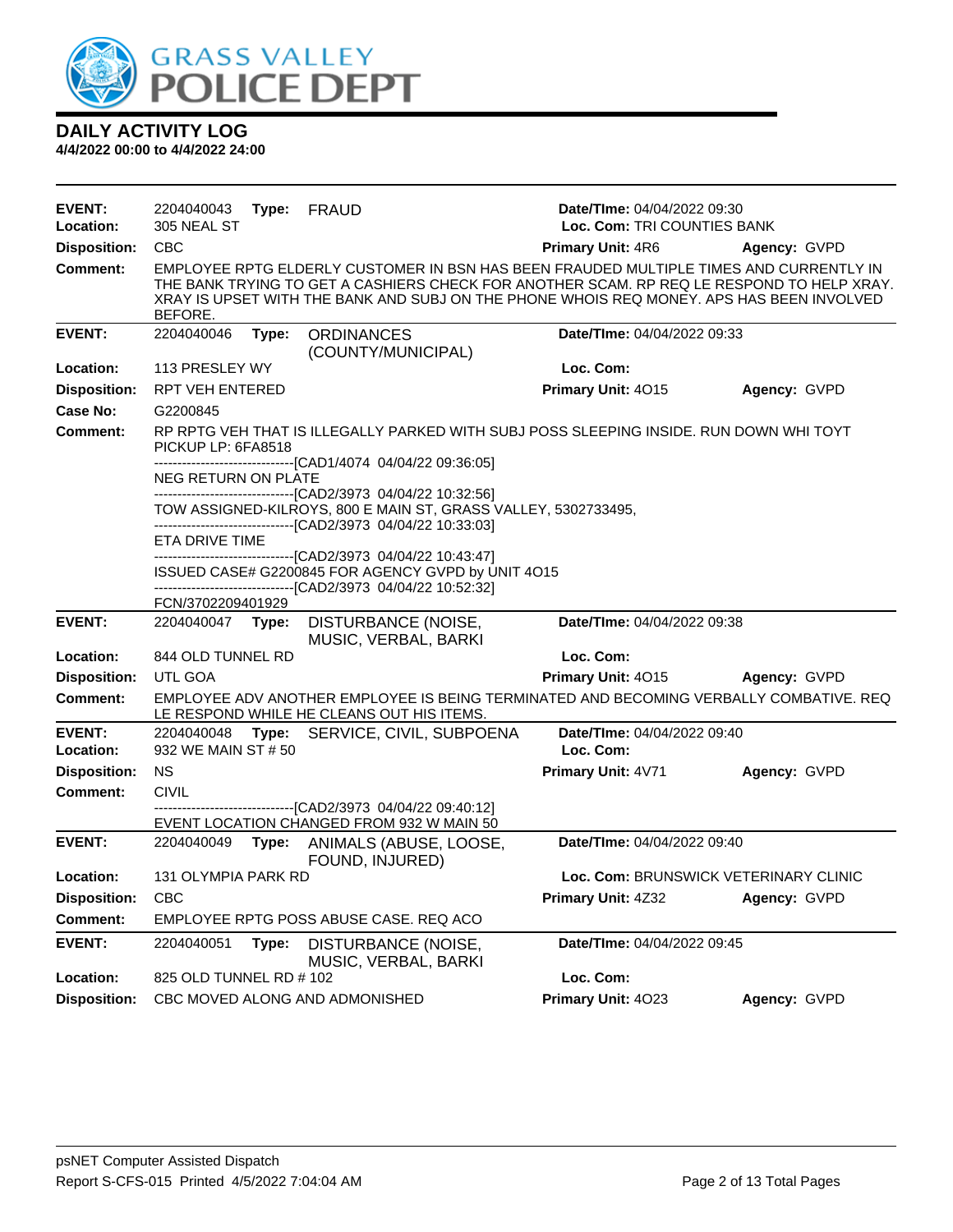

| Comment:                        | 911 ABAN                                                                                                               |                                                                                |              |
|---------------------------------|------------------------------------------------------------------------------------------------------------------------|--------------------------------------------------------------------------------|--------------|
|                                 | ------------------------[CAD1/4074_04/04/22_09:45:53]<br>ON CB RP ADV HER GRANDSON IS REFUSING TO LEAVE. REQ LE ASSIST |                                                                                |              |
|                                 | -------------------------------[CAD1/4074 04/04/22 09:46:13]                                                           |                                                                                |              |
|                                 | RP ADV SU IS 24 CAUSING 415V<br>------------------------------[CAD1/4074_04/04/22_09:47:30]                            |                                                                                |              |
|                                 | EVENT CALL TYPE CHANGED FROM 911                                                                                       |                                                                                |              |
|                                 | ------------------------------[CAD2/3973_04/04/22_09:48:12]<br>4015 ADVISED                                            |                                                                                |              |
| <b>EVENT:</b>                   | 2204040056    Type: THREATS                                                                                            | Date/TIme: 04/04/2022 10:04                                                    |              |
| Location:                       | 1031 SUTTON WY                                                                                                         | Loc. Com: CIGARETTES CHEAPER                                                   |              |
| <b>Disposition:</b>             | <b>CBC</b>                                                                                                             | <b>Primary Unit: 4015 Agency: GVPD</b>                                         |              |
| <b>Comment:</b>                 | 911 EMPLOYEE RPTG TRANSIENT W/PITBULL THR TO BEAT RP UP WHEN HE LEAVES THE STORE TONIGHT.                              |                                                                                |              |
|                                 | WMA PUFFY GRY HAIR SHOPPING CART AND PITBULL                                                                           |                                                                                |              |
|                                 | -------------------------------[CAD1/4074 04/04/22 10:05:16]                                                           |                                                                                |              |
|                                 | SU IS CURRENTLY IN LAUNDROMAT<br>-------------------------------[CAD2/3973_04/04/22_10:06:31]                          |                                                                                |              |
|                                 | 4O15 ADVISED                                                                                                           |                                                                                |              |
| <b>EVENT:</b>                   | 2204040057 Type: TRAFFIC ACCIDENT                                                                                      | <b>Date/Time: 04/04/2022 10:05</b>                                             |              |
| Location:                       | 214 MILL ST                                                                                                            | Loc. Com: WELLS FARGO                                                          |              |
| <b>Disposition:</b><br>Case No: | RPT COLLISION REPORT TAKEN<br>G2200844                                                                                 | <b>Primary Unit: 4R6</b>                                                       | Agency: GVPD |
| <b>Comment:</b>                 | RP REPORTING HER VEH WAS JUST HIT AND THE OTHER VEH DROVE OFF, A WITNESS TOLD THE RP THAT                              |                                                                                |              |
|                                 | THE SUSP VEH WAS A WHI TRUCK, NFI. RP IS STILL AT THE BANK AND STANDING BY HER VEH WHICH IS<br>2015 CHEVY CRUZ         |                                                                                |              |
|                                 | -------------------------------[CAD2/3973_04/04/22_10:17:53]<br>ISSUED CASE# G2200844 FOR AGENCY GVPD by UNIT 4R6      |                                                                                |              |
| <b>EVENT:</b>                   | 2204040066 Type: ABANDONED VEHICLES                                                                                    | Date/TIme: 04/04/2022 10:36                                                    |              |
| Location:                       | WE MCKNIGHT WY/FREEMAN LN                                                                                              | Loc. Com:                                                                      |              |
| <b>Disposition:</b>             | WA PARKING WARNING ISSUED                                                                                              | <b>Primary Unit: 4R6</b>                                                       | Agency: GVPD |
| Comment:                        | RP RPTG ABAN WHI TOYT SEDAN UNK LP. RP ADV ITS BEEN THER EFOR 4-5 DAYS.                                                |                                                                                |              |
| <b>EVENT:</b><br>Location:      | 2204040070 Type: ALL OTHERS<br>129 S AUBURN ST                                                                         | <b>Date/Time: 04/04/2022 10:45</b><br>Loc. Com: GRASS VALLEY POLICE DEPARTMENT |              |
| <b>Disposition:</b>             | RPT                                                                                                                    | <b>Primary Unit: 4S4</b>                                                       | Agency: GVPD |
| Case No:                        | G2200846                                                                                                               |                                                                                |              |
| Comment:                        | REQ 2 CASES FOR ONLINE RPTS                                                                                            |                                                                                |              |
|                                 | ------------------------------[CAD2/3973_04/04/22_10:45:34]<br>ISSUED CASE# G2200846 FOR AGENCY GVPD by UNIT 4S4       |                                                                                |              |
|                                 | -------------------------------[CAD2/3973_04/04/22 10:45:38]                                                           |                                                                                |              |
|                                 | ISSUED CASE# G2200847 FOR AGENCY GVPD by UNIT 4S4                                                                      |                                                                                |              |
|                                 | -------------------------------[CAD2/3973 04/04/22 10:45:51]<br>EVENT LOCATION CHANGED FROM 129 S AUBURN               |                                                                                |              |
| <b>EVENT:</b>                   | 2204040070<br><b>Type: ALL OTHERS</b>                                                                                  | <b>Date/TIme: 04/04/2022 10:45</b>                                             |              |
| Location:                       | 129 S AUBURN ST                                                                                                        | Loc. Com: GRASS VALLEY POLICE DEPARTMENT                                       |              |
| <b>Disposition:</b>             | <b>RPT</b>                                                                                                             | <b>Primary Unit: 4S4</b>                                                       | Agency: GVPD |
| Case No:                        | G2200847                                                                                                               |                                                                                |              |
| Comment:                        | <b>REQ 2 CASES FOR ONLINE RPTS</b><br>-------------------------------[CAD2/3973 04/04/22 10:45:34]                     |                                                                                |              |
|                                 | ISSUED CASE# G2200846 FOR AGENCY GVPD by UNIT 4S4                                                                      |                                                                                |              |
|                                 | -------------------------------[CAD2/3973 04/04/22 10:45:38]                                                           |                                                                                |              |
|                                 | ISSUED CASE# G2200847 FOR AGENCY GVPD by UNIT 4S4<br>-------------------------------[CAD2/3973 04/04/22 10:45:51]      |                                                                                |              |
|                                 | EVENT LOCATION CHANGED FROM 129 S AUBURN                                                                               |                                                                                |              |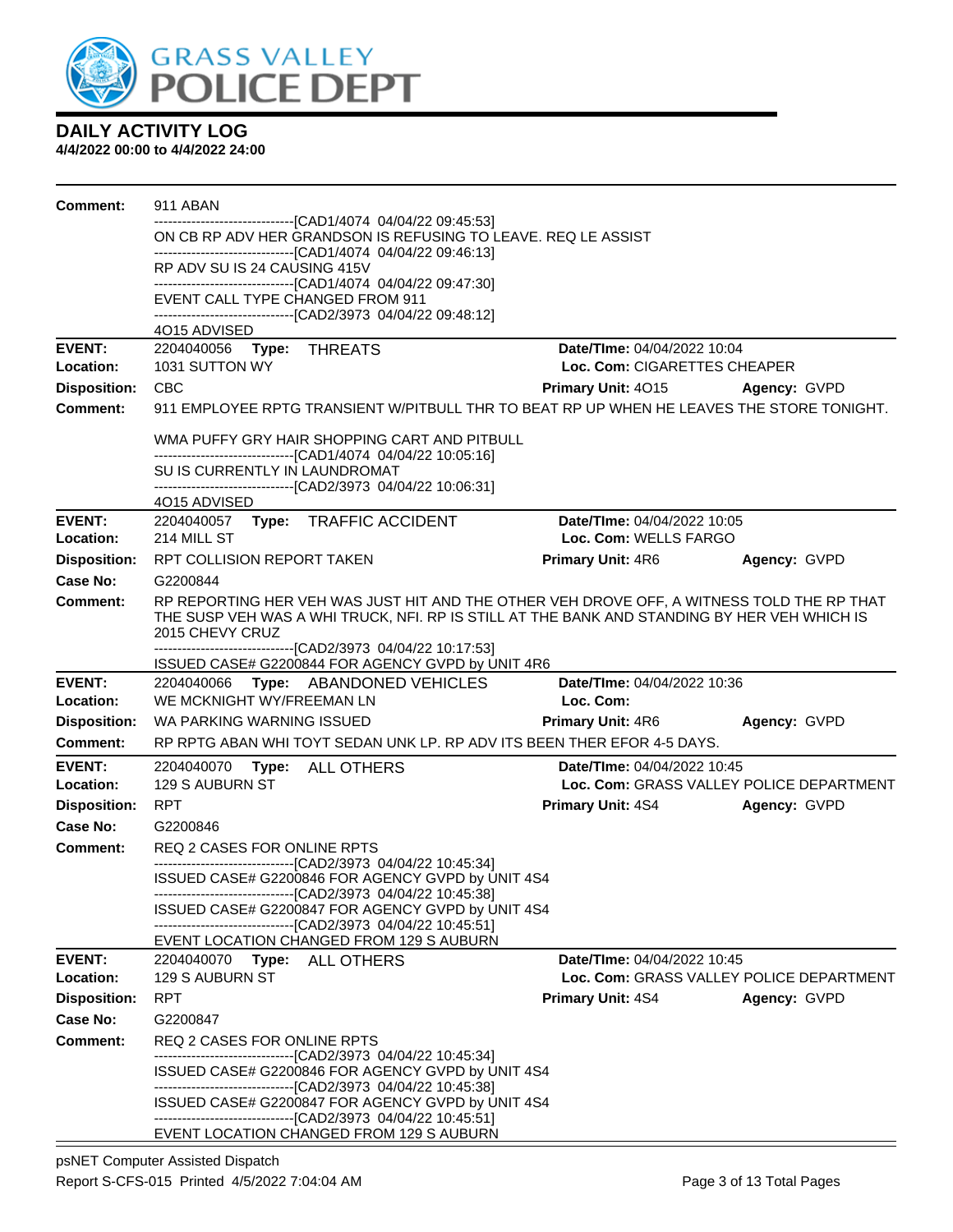

| <b>EVENT:</b><br>Location: | 179 CELESTA DR                                          | 2204040073 Type: WELFARE CHECK                                                                                                                                                                                                       | Date/TIme: 04/04/2022 10:55<br>Loc. Com: |                     |
|----------------------------|---------------------------------------------------------|--------------------------------------------------------------------------------------------------------------------------------------------------------------------------------------------------------------------------------------|------------------------------------------|---------------------|
| <b>Disposition:</b>        | <b>CBC</b>                                              |                                                                                                                                                                                                                                      | Primary Unit: 4023                       | Agency: GVPD        |
| <b>Comment:</b>            | A HALF.                                                 | RP REQ WEL CHECK ON NEIGHBOR WHO IS MENTALLY CHALLENGED. RP ADV THERE HAS BEEN MALES<br>STYING AT THE RESIDENCE, 415 HEARD A COUPLE DAYS AGO. RP HASNT SEEN NEIGHBOR IN A WEEK AND                                                   |                                          |                     |
|                            |                                                         | -------------------------------[4O23/MDT 04/04/22 11:38]<br>X-RAY IS CODE 4. ADVISED RP OF THE SUBJECTS STAYING AT RESIDENCE AND TO START EVICTION<br>PROCESS IF THEY HAVE BEEN AT THE RESIDENCE FOR AN EXTENDED AMOUNT OF TIME. CBC |                                          |                     |
| <b>EVENT:</b>              |                                                         | 2204040074 Type: ANIMALS (ABUSE, LOOSE,<br>FOUND, INJURED)                                                                                                                                                                           | Date/TIme: 04/04/2022 10:59              |                     |
| Location:                  | RACE ST/174                                             |                                                                                                                                                                                                                                      | Loc. Com:                                |                     |
| <b>Disposition:</b>        | <b>CBC</b>                                              |                                                                                                                                                                                                                                      | <b>Primary Unit: 4Z32</b>                | Agency: GVPD        |
| <b>Comment:</b>            |                                                         | RP RPTG TRI-COLORED WHI/BLK/BRO HUSKY LOOSE IN THE AREA. LOST SIGHT ON RACE ST NEAR PARK                                                                                                                                             |                                          |                     |
|                            |                                                         | -------------------------------[CAD1/4074 04/04/22 11:01:46]<br>RP ADV THE DOG IS BACK IN MEMORIAL PARK<br>------------------------------[CAD1/4074 04/04/22 11:11:14]                                                               |                                          |                     |
|                            |                                                         | DOG IS CURRENTLY BY TENNIS COURTS                                                                                                                                                                                                    |                                          |                     |
| <b>EVENT:</b>              | 2204040075 Type: VANDALISM                              |                                                                                                                                                                                                                                      | Date/TIme: 04/04/2022 11:01              |                     |
| Location:                  | 231 SO CHURCH ST                                        |                                                                                                                                                                                                                                      | Loc. Com: 231 1/2                        |                     |
| <b>Disposition:</b>        | <b>CBC</b>                                              |                                                                                                                                                                                                                                      | Primary Unit: 4015                       | <b>Agency: GVPD</b> |
| <b>Comment:</b>            | SOMETIME LAST NIGHT                                     | RP REQ CONTACT AT RESIDENCE REF EGG AND TOILET PAPERING DONE TO HER RESIDENCE AND VEH                                                                                                                                                |                                          |                     |
|                            |                                                         | ------------------------------[CAD2/3973_04/04/22_11:01:40]<br>RP STATES RESIDENCE IS DOWN THE DRIVEWAY AND IN THE BACK                                                                                                              |                                          |                     |
| <b>EVENT:</b>              |                                                         | 2204040078 Type: DISTURBANCE (NOISE,                                                                                                                                                                                                 | Date/TIme: 04/04/2022 11:16              |                     |
|                            |                                                         |                                                                                                                                                                                                                                      |                                          |                     |
| Location:                  | 147 CELESTA DR                                          | MUSIC, VERBAL, BARKI                                                                                                                                                                                                                 | Loc. Com:                                |                     |
| <b>Disposition:</b>        |                                                         | RPT INFO RPT, PARTIES SEPARATED                                                                                                                                                                                                      | Primary Unit: 4023                       | Agency: GVPD        |
| <b>Case No:</b>            | G2200848                                                |                                                                                                                                                                                                                                      |                                          |                     |
| Comment:                   |                                                         | RP REQ 10-21 REF ONGOING 415V ISSUE WITH HER EX AT RESIDENCE.<br>-------------------------------[CAD2/3973_04/04/22_12:00:31]                                                                                                        |                                          |                     |
| <b>EVENT:</b>              |                                                         | ISSUED CASE# G2200848 FOR AGENCY GVPD by UNIT 4O23<br>2204040079 Type: SUSPICIOUS CIRCUMSTANCE                                                                                                                                       | Date/TIme: 04/04/2022 11:18              |                     |
| Location:                  | <b>GRASS VALLEY</b>                                     | (VEHICLE, PERSON                                                                                                                                                                                                                     | Loc. Com:                                |                     |
| <b>Disposition:</b>        | <b>PEN</b>                                              |                                                                                                                                                                                                                                      | Primary Unit: 4015                       | Agency: GVPD        |
| <b>Comment:</b>            |                                                         | RP IN FLORIDA RPTG HER DAUGHTERS FRIEND TEXT HER AN ODD ACCOUNT OF THE LAST TIME HE SAW<br>RP'S DAUGHTER. RP ADV HER DAUGHTER IS TRANSIENT IN GRASS VALLEY AND ON PROBATION. REQ 10-21                                               |                                          |                     |
|                            |                                                         | ------------------------------[CAD1/4074 04/04/22 11:21:39]<br>RP ADV HER DAUGHTER IS MENTALLY ILL AND ABUSES DRUGS.                                                                                                                 |                                          |                     |
|                            |                                                         | -------------------------------[CAD1/4074 04/04/22 11:23:59]<br>RP HASNT HEARD FROM HER DAUGHTER IN APPROX 1 MONTH                                                                                                                   |                                          |                     |
|                            | PER 4015, CLR PENDING F/U<br>***** EVENT CLOSED BY CAD2 | -------------------------------[CAD2/3973 04/04/22 11:38:10]                                                                                                                                                                         |                                          |                     |
| <b>EVENT:</b>              | 2204040081<br>Type:                                     | DISTURBANCE (NOISE,                                                                                                                                                                                                                  | Date/TIme: 04/04/2022 11:23              |                     |
| Location:                  | 415 CENTRAL AV                                          | MUSIC, VERBAL, BARKI                                                                                                                                                                                                                 | Loc. Com: MEMORIAL PARK                  |                     |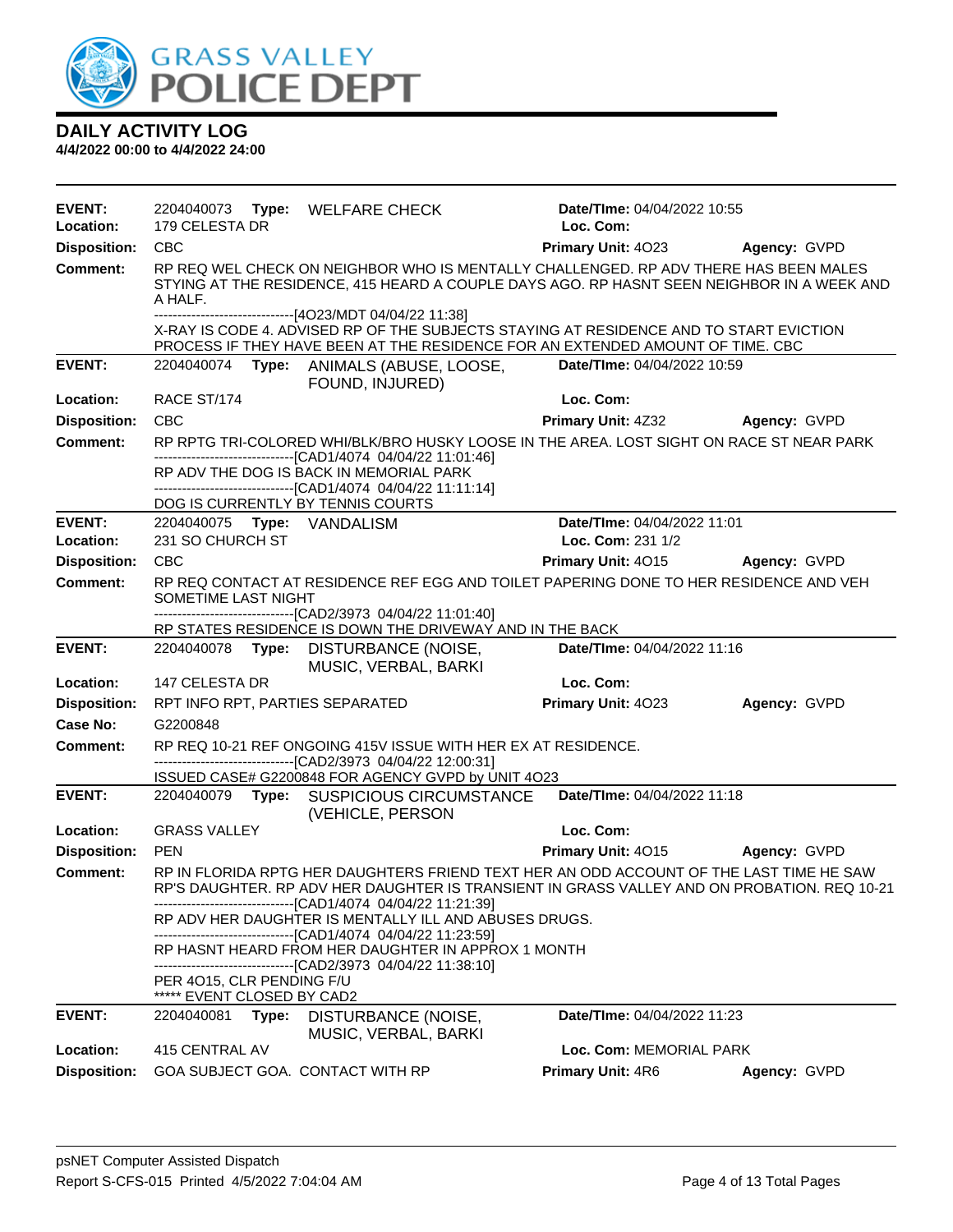

| <b>Comment:</b>     | 911 RPTG HE WAS BEING VERBALLY ABUSIVE TO THEM. STATING HE WAS GOING TO GET HIM. SU IS NOW<br>WALKING AWAY. RP ADV SU STATED HE WAS GOING TO PUT THEM ON FACEBOOK |                                                                                                                                                                                                                                                                                                                                                                                                                                                     |                                                           |              |  |
|---------------------|-------------------------------------------------------------------------------------------------------------------------------------------------------------------|-----------------------------------------------------------------------------------------------------------------------------------------------------------------------------------------------------------------------------------------------------------------------------------------------------------------------------------------------------------------------------------------------------------------------------------------------------|-----------------------------------------------------------|--------------|--|
|                     | WMA BEARD LSW HAT, TSHIRT, JEANS                                                                                                                                  |                                                                                                                                                                                                                                                                                                                                                                                                                                                     |                                                           |              |  |
| <b>EVENT:</b>       | 2204040082<br>Type:                                                                                                                                               | DISTURBANCE (NOISE,<br>MUSIC, VERBAL, BARKI                                                                                                                                                                                                                                                                                                                                                                                                         | Date/TIme: 04/04/2022 11:31                               |              |  |
| Location:           | SUTTON WY/DORSEY DR                                                                                                                                               |                                                                                                                                                                                                                                                                                                                                                                                                                                                     | Loc. Com:                                                 |              |  |
| <b>Disposition:</b> | <b>CBC C4. FIND LISENCE DRIVER</b>                                                                                                                                |                                                                                                                                                                                                                                                                                                                                                                                                                                                     | Primary Unit: 4015                                        | Agency: GVPD |  |
| <b>Comment:</b>     |                                                                                                                                                                   | 911 CALLER RPTG LIGHT COLOR STATION WAGON WITH A MALE OUTSIDE HITTING THE GROUND AND<br>PUTTING DIRT ON HIS HEAD. POSS MH ISSUE                                                                                                                                                                                                                                                                                                                     |                                                           |              |  |
|                     | WMA LSW BLK SHIRT, SHORTS                                                                                                                                         | -------------------------------[CAD1/4074_04/04/22_11:31:34]<br>------------------------------[CAD1/4074 04/04/22 11:31:47]                                                                                                                                                                                                                                                                                                                         |                                                           |              |  |
|                     |                                                                                                                                                                   | SUBJ IS NOW DANING IN THE STREET. APPROX 25-30 YOA<br>-------------------------------[CAD2/3973 04/04/22 11:35:17]                                                                                                                                                                                                                                                                                                                                  |                                                           |              |  |
|                     | 4S4 ADVISED                                                                                                                                                       |                                                                                                                                                                                                                                                                                                                                                                                                                                                     |                                                           |              |  |
| <b>EVENT:</b>       | 2204040085<br>Type:                                                                                                                                               | ALARMS (SILENT, AUDIBLE,<br><b>COMMERCIAL, RES</b>                                                                                                                                                                                                                                                                                                                                                                                                  | Date/TIme: 04/04/2022 11:46                               |              |  |
| Location:           | 506 WALSH ST                                                                                                                                                      |                                                                                                                                                                                                                                                                                                                                                                                                                                                     | Loc. Com: NEVADA COUNTY JEWISH<br><b>COMMUNITY CENTER</b> |              |  |
| <b>Disposition:</b> | <b>CBC</b>                                                                                                                                                        |                                                                                                                                                                                                                                                                                                                                                                                                                                                     | <b>Primary Unit: 4R6</b>                                  | Agency: GVPD |  |
| <b>Comment:</b>     |                                                                                                                                                                   | FRONT OFFICE MOTION / MIDDLE DOOR                                                                                                                                                                                                                                                                                                                                                                                                                   |                                                           |              |  |
|                     | AUD<br><b>RESP PEND</b>                                                                                                                                           |                                                                                                                                                                                                                                                                                                                                                                                                                                                     |                                                           |              |  |
|                     |                                                                                                                                                                   | ------------------------[CAD1/4074_04/04/22 11:49:44]                                                                                                                                                                                                                                                                                                                                                                                               |                                                           |              |  |
|                     |                                                                                                                                                                   | ALA COMPANY CALLED BACK TO 1022 PROPER CODE                                                                                                                                                                                                                                                                                                                                                                                                         |                                                           |              |  |
| <b>EVENT:</b>       | 2204040086<br>Type:                                                                                                                                               | ANIMALS (ABUSE, LOOSE,<br>FOUND, INJURED)                                                                                                                                                                                                                                                                                                                                                                                                           | Date/TIme: 04/04/2022 11:48                               |              |  |
| Location:           | 1400 SEGSWORTH WY #7                                                                                                                                              |                                                                                                                                                                                                                                                                                                                                                                                                                                                     | Loc. Com:                                                 |              |  |
| <b>Disposition:</b> | INF BEAT INFO                                                                                                                                                     |                                                                                                                                                                                                                                                                                                                                                                                                                                                     | Primary Unit: 4Z32                                        | Agency: GVPD |  |
| Comment:            | GET WHERE HES TRYING TO GO.                                                                                                                                       | RP RPTG TURKEY LOOSE IN THE PARKING LOT. RP THINKS IT NEEDS HELP BECAUSE HES LOST AND CANT                                                                                                                                                                                                                                                                                                                                                          |                                                           |              |  |
| <b>EVENT:</b>       | 2204040089<br>Type:                                                                                                                                               | THEFT (GRAND, PETTY, FROM<br><b>MERCHANT)</b>                                                                                                                                                                                                                                                                                                                                                                                                       | Date/TIme: 04/04/2022 11:56                               |              |  |
| Location:           | 175 SPRINGHILL DR                                                                                                                                                 |                                                                                                                                                                                                                                                                                                                                                                                                                                                     | Loc. Com: STORAGE UNIT                                    |              |  |
| <b>Disposition:</b> | <b>CBC</b>                                                                                                                                                        |                                                                                                                                                                                                                                                                                                                                                                                                                                                     | Primary Unit: 4R6                                         | Agency: GVPD |  |
| <b>Comment:</b>     |                                                                                                                                                                   | RP STATES HE LENT HIS TRAILER TO A TENANT THAT WAS RECENTLY EVICTED ADN THE TENANT WAS<br>SUPPOSED TO RETURN THE TRAILER A WEEK AGO. PER RP THE TRAILER IS AT THE LISTED STORAGE<br>FACILITY, TENANT IS NOT THERE. RP STATES THE EMPLOYEE AT LISTED BUSINESS WONT RELEASE THE<br>TRAILER TO RP WITHOUT TALKING TO LE FIRST. RP HAS PINK SLIP AND ALL DOCUMENTS CONFIRMING IT IS<br>HIS TRAILER. RP IS CURRENTLY AT LISTED BUSINESS TO MEET WITH LE. |                                                           |              |  |
| <b>EVENT:</b>       | 2204040093<br>Type:                                                                                                                                               | DISTURBANCE (NOISE,<br>MUSIC, VERBAL, BARKI                                                                                                                                                                                                                                                                                                                                                                                                         | Date/TIme: 04/04/2022 12:11                               |              |  |
| Location:           | EA MAIN ST/SIERRA COLLEGE DR                                                                                                                                      |                                                                                                                                                                                                                                                                                                                                                                                                                                                     | Loc. Com: NEAR UHAUL                                      |              |  |
| <b>Disposition:</b> | UTL                                                                                                                                                               |                                                                                                                                                                                                                                                                                                                                                                                                                                                     | Primary Unit: 4023                                        | Agency: GVPD |  |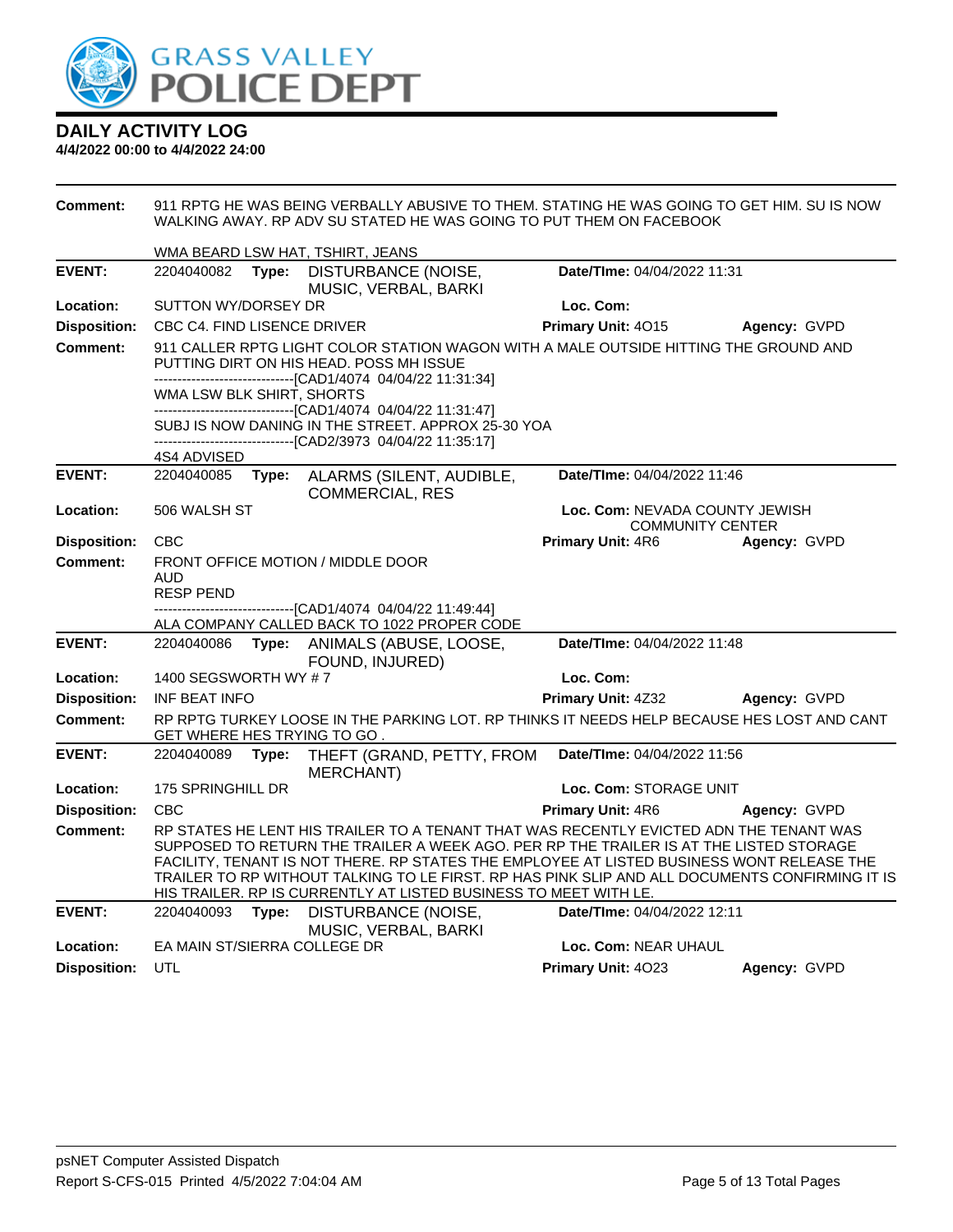

| <b>Comment:</b>            | BUS DRIVER RPTG THERE IS A MALE HARASSING HER AND WONT MOVE HIS FOOT SO SHE CAN LEAVE. RP<br>ADV SU HAS BEEN VIOLENT IN THE PAST.                                                                                                                                                                                                            |                                                                |                                          |
|----------------------------|----------------------------------------------------------------------------------------------------------------------------------------------------------------------------------------------------------------------------------------------------------------------------------------------------------------------------------------------|----------------------------------------------------------------|------------------------------------------|
|                            | ------------------------------[CAD1/4074 04/04/22 12:11:57]<br>MALE IN BACKGROUND STATING HE IS NOT VIOLENT AND RP IS COMMITTING A HATE CRIME BECAUSE HE<br>IS DISABLED                                                                                                                                                                      |                                                                |                                          |
|                            | ------------------------------[CAD1/4074 04/04/22 12:12:40]<br>415V HEARD, UNABLE TO DISCONNECT<br>------------------------------[CAD1/4074 04/04/22 12:17:13]                                                                                                                                                                               |                                                                |                                          |
|                            | 911 ABAN REC JUST PRIOR TO CFS<br>------------------------------[CAD1/4074 04/04/22 12:21:59]                                                                                                                                                                                                                                                |                                                                |                                          |
|                            | ON CB TO RP LINE PICKS UP AND DISCONNECTS<br>------------------------------[CAD1/4074 04/04/22 12:22:34]                                                                                                                                                                                                                                     |                                                                |                                          |
|                            | NEG ANSWER ON ADD'T CB                                                                                                                                                                                                                                                                                                                       |                                                                |                                          |
| <b>EVENT:</b><br>Location: | 2204040096 Type: TRAFFIC ACCIDENT<br>400 S CHURCH ST                                                                                                                                                                                                                                                                                         | Date/TIme: 04/04/2022 12:15<br>Loc. Com: MOUNT ST MARYS SCHOOL |                                          |
| <b>Disposition:</b>        | PEN UNABLE TO MAKE CTC                                                                                                                                                                                                                                                                                                                       | <b>Primary Unit: 4015</b>                                      | Agency: GVPD                             |
| <b>Comment:</b>            | RP REPORTING SHE HIT A CAR IN HER SCHOOL PARKING LOT LAST THURSDAY AND RP REQ RPT. RP REQ<br>10-21.                                                                                                                                                                                                                                          |                                                                |                                          |
| <b>EVENT:</b>              | 2204040097<br>Type: TRAFFIC (DUI, PARKING,<br>SPEED, HAZ                                                                                                                                                                                                                                                                                     | Date/TIme: 04/04/2022 12:24                                    |                                          |
| Location:                  | 1145 SUTTON WY                                                                                                                                                                                                                                                                                                                               | Loc. Com: ACF GOODWILL                                         |                                          |
| <b>Disposition:</b>        | <b>CBC</b>                                                                                                                                                                                                                                                                                                                                   | <b>Primary Unit: 4R6</b>                                       | Agency: GVPD                             |
| <b>Comment:</b>            | RP RPTG 5 OR 6 TRANSIENTS HANGING OUT ON THE SHOULDER THROWING ITEMS AT VEHS.<br>--------------------------------[CAD2/3973 04/04/22 12:26:33]                                                                                                                                                                                               |                                                                |                                          |
|                            | <b>VOICED</b>                                                                                                                                                                                                                                                                                                                                |                                                                |                                          |
| <b>EVENT:</b>              | 2204040099    Type: 911    UNKNOWN<br>(HANGUPS, ABAN'S)                                                                                                                                                                                                                                                                                      | Date/TIme: 04/04/2022 12:26                                    |                                          |
| Location:                  | 110 SPRINGHILL DR                                                                                                                                                                                                                                                                                                                            | Loc. Com: EARTHGRAINS INC.                                     |                                          |
| <b>Disposition:</b>        | <b>HBD</b>                                                                                                                                                                                                                                                                                                                                   | <b>Primary Unit:</b>                                           | Agency: GVPD                             |
| <b>Comment:</b>            | 911 CALLER TRYING TO REACH WM, C4.<br>***** EVENT CLOSED BY CAD1                                                                                                                                                                                                                                                                             |                                                                |                                          |
| <b>EVENT:</b>              | 2204040100 Type: CITIZEN ASSIST (CIVIL<br>STANDBY'S, LOCKOUT                                                                                                                                                                                                                                                                                 | Date/TIme: 04/04/2022 12:28                                    |                                          |
| Location:                  | 841 OLD TUNNEL RD # 24                                                                                                                                                                                                                                                                                                                       | Loc. Com: NEVADA CITY SENIOR APT                               |                                          |
| <b>Disposition:</b>        | CBC 98M                                                                                                                                                                                                                                                                                                                                      | Primary Unit: 4023                                             | Agency: GVPD                             |
| <b>Comment:</b>            | RP RPTG MANAGER TOLD HER SHE COULD GET HER ITEMS TODAY AND NOW THEY ARE NOT LETTING<br>THEM. REQ LE ASSIATNCE.                                                                                                                                                                                                                               |                                                                |                                          |
|                            | -------------------------------[4O23/MDT 04/04/22 13:22]<br>ADVISED RP IT IS NOW A CIVIL ISSUE. RP WAS ADMONISHED FOR TRESPASSING AND NOT TO RETURN TO<br>THE PROPERTY UNTIL NOTIFIED BY PROPERTY MANAGEMENT IT IS OK TO DO SO. RP ADVISED THEY WILL<br>NOT COME BACK TO THE PROPERTY AND WILL CONTACT MNGMT REGARDING THEIR BELONGINGS. CBC |                                                                |                                          |
| <b>EVENT:</b>              | 2204040101<br><b>PRIVATE PARTY TOW</b><br>Type:<br><b>REPORT</b>                                                                                                                                                                                                                                                                             | Date/TIme: 04/04/2022 12:30                                    |                                          |
| Location:                  | 129 S AUBURN ST                                                                                                                                                                                                                                                                                                                              |                                                                | Loc. Com: GRASS VALLEY POLICE DEPARTMENT |
| <b>Disposition:</b>        | INF BEAT OFC ADV                                                                                                                                                                                                                                                                                                                             | <b>Primary Unit:</b>                                           | Agency: GVPD                             |
| <b>Comment:</b>            | RP IN GVPD REQ TO SPEAK WITH OFC REF IMPOUNDED VEH. RP IS NOT REGISTED OWNER AND DOES NOT<br>HAVE PLATE. UNK WHERE IT WAS TOWED FORM<br>------------------------------[CAD1/4074 04/04/22 12:37:57]                                                                                                                                          |                                                                |                                          |
|                            | RP CALLED BACK TO ADV HE IS LEAVING<br>***** EVENT CLOSED BY CAD1 WITH COMMENT-BEAT OFC ADV                                                                                                                                                                                                                                                  |                                                                |                                          |
| <b>EVENT:</b>              | 2204040106    Type: 911    UNKNOWN<br>(HANGUPS, ABAN'S)                                                                                                                                                                                                                                                                                      | Date/TIme: 04/04/2022 12:38                                    |                                          |
| Location:                  | 205 S CHURCH ST                                                                                                                                                                                                                                                                                                                              | Loc. Com: CHASE 530 274 3030                                   |                                          |
| <b>Disposition:</b>        | <b>HBD</b>                                                                                                                                                                                                                                                                                                                                   | <b>Primary Unit:</b>                                           | Agency: GVPD                             |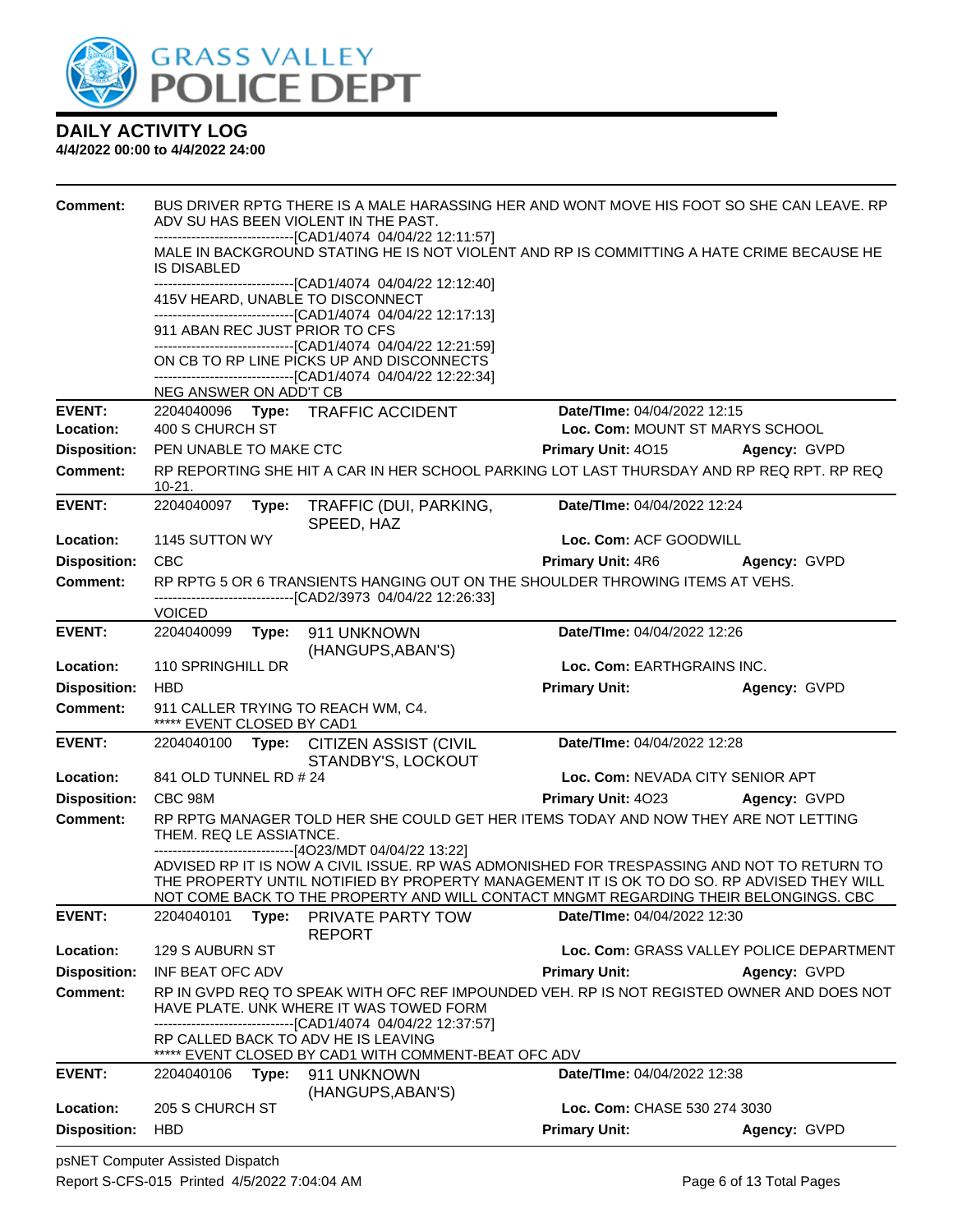

| Comment:            | 911 ABAN                                           |       |                                                                                         |                                                                                                                                                                    |                                                                                            |
|---------------------|----------------------------------------------------|-------|-----------------------------------------------------------------------------------------|--------------------------------------------------------------------------------------------------------------------------------------------------------------------|--------------------------------------------------------------------------------------------|
|                     | ON CB ACCIDENTAL, C4<br>***** EVENT CLOSED BY CAD1 |       | ---------------[CAD1/4074_04/04/22 12:39:49]                                            |                                                                                                                                                                    |                                                                                            |
| <b>EVENT:</b>       |                                                    |       | 2204040113 Type: INFORMATION                                                            | Date/TIme: 04/04/2022 13:06                                                                                                                                        |                                                                                            |
| Location:           | 155 GLASSON WY                                     |       |                                                                                         |                                                                                                                                                                    | Loc. Com: SIERRA NEVADA MEMORIAL                                                           |
| <b>Disposition:</b> | INF BEAT OFC ADV                                   |       |                                                                                         | <b>HOSPITAL</b><br><b>Primary Unit:</b>                                                                                                                            | Agency: GVPD                                                                               |
| <b>Comment:</b>     | AGITATED AND MADE A THR.                           |       | -------------------------------[CAD1/4074 04/04/22 13:06:43]                            | FOR 'NO-SAFE DISHCARGE PLAN.' INFANT TESTED POSITIVE FOR DRUGS. RP ADV MALE IS ALREADY                                                                             | SOCIAL WORKER ADV THEY MAY HAVE TO CALL LE IF THINGS GO BAD WITH FATHER FOR HOLDING INFANT |
|                     |                                                    |       | RP ADV THEY ARE WAITING FOR CPS<br>***** EVENT CLOSED BY CAD1 WITH COMMENT-BEAT OFC ADV |                                                                                                                                                                    |                                                                                            |
| <b>EVENT:</b>       |                                                    |       | 2204040114 Type: DRUGS (ANY NARCOTIC<br><b>RELATED OFFENSE)</b>                         | Date/TIme: 04/04/2022 13:08                                                                                                                                        |                                                                                            |
| Location:           | OCEAN AV/PINE LN                                   |       |                                                                                         | Loc. Com:                                                                                                                                                          |                                                                                            |
| <b>Disposition:</b> | <b>CBC EXT PATROL REQ</b>                          |       |                                                                                         |                                                                                                                                                                    | Primary Unit: 4K19 Agency: GVPD                                                            |
| <b>Comment:</b>     |                                                    |       | ADV KNOWN DRUG HOUSE NEARBY                                                             | RP RPTG POSS DRUG DEAL. RP SAW EXCHANGE OF MONEY LEANING INTO WINDOW OF WHI CHRY 300. RP                                                                           |                                                                                            |
| <b>EVENT:</b>       |                                                    |       | 2204040117 <b>Type:</b> VANDALISM                                                       | Date/TIme: 04/04/2022 13:21                                                                                                                                        |                                                                                            |
| Location:           | 204 WE MAIN ST # 103                               |       |                                                                                         | Loc. Com: TASTE OF THAI                                                                                                                                            |                                                                                            |
| <b>Disposition:</b> | PEN VM LEFT                                        |       |                                                                                         | Primary Unit: 4023                                                                                                                                                 | Agency: GVPD                                                                               |
| Comment:            |                                                    |       | REPORT FOR INSURANCE COMPANY. RP REQ 10-21                                              | 594 TO WINDOW OF BUSINESS- UNK TIME FRAME, WINDOW HAS ALREADY BEEN REPLACED, RP REQ                                                                                |                                                                                            |
|                     |                                                    |       |                                                                                         | CONTACTED RP THEY DO NOT NEED A REPORT. THEY REQUESTED EXTRA PATROL. CBC                                                                                           |                                                                                            |
| <b>EVENT:</b>       |                                                    |       | 2204040121 Type: ASSAULTS, BATTERY (415<br>PHYSICAL)                                    | Date/TIme: 04/04/2022 13:44                                                                                                                                        |                                                                                            |
| Location:           | 12930 RIDGE RD                                     |       |                                                                                         | Loc. Com:                                                                                                                                                          |                                                                                            |
| <b>Disposition:</b> | <b>RPT</b>                                         |       |                                                                                         | Primary Unit: 4024                                                                                                                                                 | Agency: GVPD                                                                               |
| Case No:            | G2200849                                           |       |                                                                                         |                                                                                                                                                                    |                                                                                            |
| Comment:            | 4024 REQ CASE                                      |       | -------------------------------[CAD2/3973_04/04/22_13:44:36]                            |                                                                                                                                                                    |                                                                                            |
|                     |                                                    |       | ISSUED CASE# G2200849 FOR AGENCY GVPD by UNIT 4O24                                      |                                                                                                                                                                    |                                                                                            |
| <b>EVENT:</b>       |                                                    |       | 2204040122 Type: DRUGS (ANY NARCOTIC<br><b>RELATED OFFENSE)</b>                         | Date/TIme: 04/04/2022 13:46                                                                                                                                        |                                                                                            |
| Location:           | MARSHALL ST/WINCHESTER ST                          |       |                                                                                         | Loc. Com:                                                                                                                                                          |                                                                                            |
|                     |                                                    |       | Disposition: INF EXT PATROL REQ. BEAT OFC ADV                                           | <b>Primary Unit:</b>                                                                                                                                               | Agency: GVPD                                                                               |
| <b>Comment:</b>     |                                                    |       | ---------------[CAD1/4074_04/04/22 13:56:33]                                            | REPORTING VARIOUS SUBJ'S IN THE AREA AND LOTS OF DRUG ACTIVITY GOING ON. STATES THERE IS A<br>TWDS WINCHESTER // WMA//RED HAIR FIRST OF "ROBERT"  NEG WEAPONS SEEN | WHI SUBARU FULL OF 3 TEENAGE BOYS AND THE MAN THAT DEALS THE DRUGS IS WALKING ON MARSHALL  |
|                     | 4K19 ADV                                           |       |                                                                                         | EVENT CLOSED BY CAD1 WITH COMMENT-EXT PATROL REQ. BEAT OFC ADV                                                                                                     |                                                                                            |
| <b>EVENT:</b>       | 2204040124                                         | Type: | 911 UNKNOWN<br>(HANGUPS, ABAN'S)                                                        | Date/TIme: 04/04/2022 13:49                                                                                                                                        |                                                                                            |
| Location:           | 804 SUTTON WY                                      |       |                                                                                         | Loc. Com: BANK OF AMERICA                                                                                                                                          |                                                                                            |
| <b>Disposition:</b> | <b>HBD</b>                                         |       |                                                                                         | <b>Primary Unit:</b>                                                                                                                                               | Agency: GVPD                                                                               |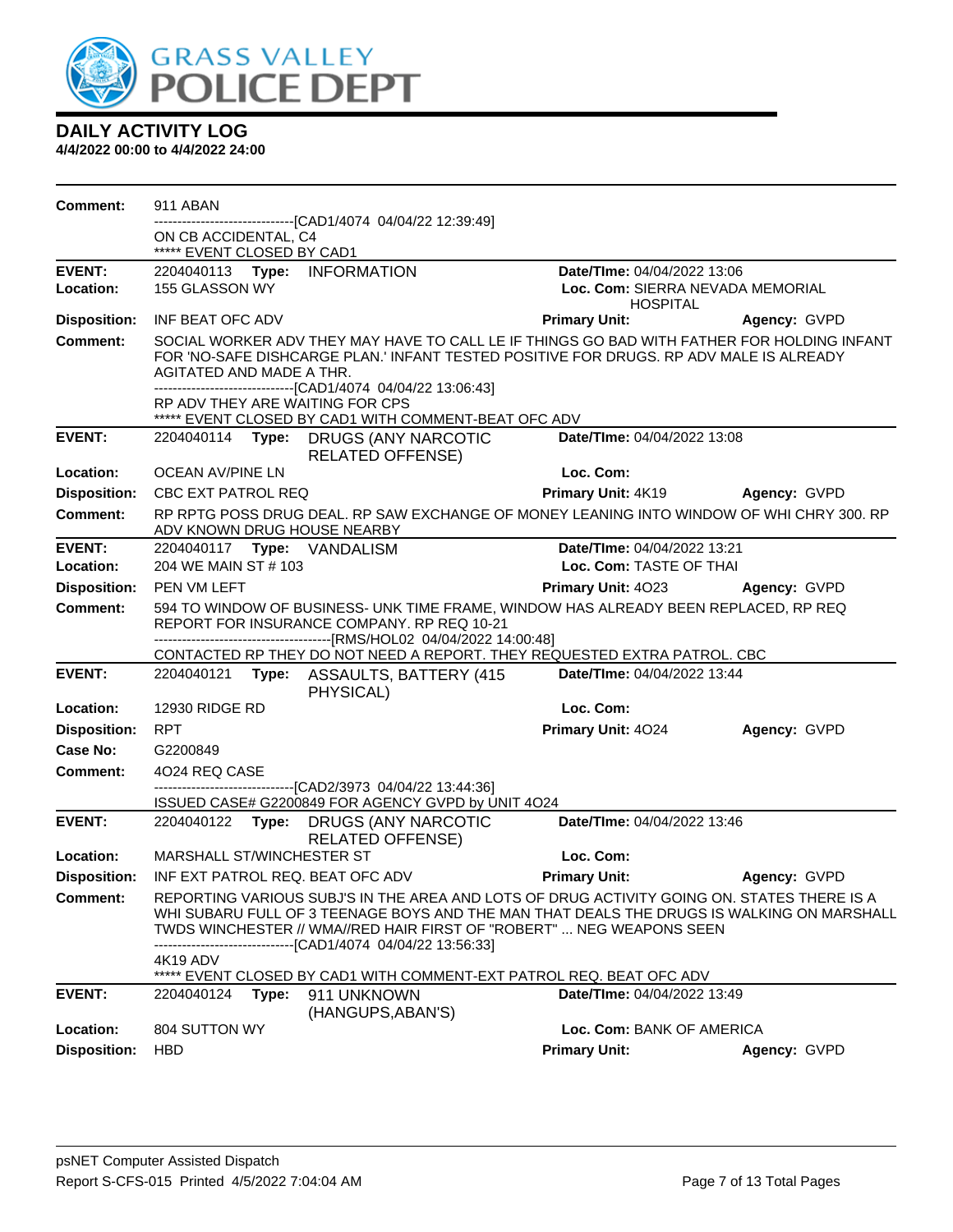

| <b>Comment:</b>     | ABANDON                                            |       |                                                                                                                                                                                                                                                                                                                                                                                                       |                             |                                    |
|---------------------|----------------------------------------------------|-------|-------------------------------------------------------------------------------------------------------------------------------------------------------------------------------------------------------------------------------------------------------------------------------------------------------------------------------------------------------------------------------------------------------|-----------------------------|------------------------------------|
|                     |                                                    |       | -------------------------------[CAD2/3973_04/04/22_13:50:24]<br>EVENT LOCATION CHANGED FROM LAT: 39.23408200 LONG: -121.039112 GRASS VALLEY<br>-------------------------------[CAD2/3973 04/04/22 13:50:37]                                                                                                                                                                                           |                             |                                    |
|                     | ***** EVENT CLOSED BY CAD2                         |       | ON CALL BACK RP ADVISED C4, ACCIDENTAL                                                                                                                                                                                                                                                                                                                                                                |                             |                                    |
| <b>EVENT:</b>       |                                                    |       |                                                                                                                                                                                                                                                                                                                                                                                                       | Date/TIme: 04/04/2022 13:52 |                                    |
| Location:           | 867 SUTTON WY                                      |       |                                                                                                                                                                                                                                                                                                                                                                                                       | Loc. Com: SAFEWAY           |                                    |
| <b>Disposition:</b> | CBC 98T                                            |       |                                                                                                                                                                                                                                                                                                                                                                                                       | <b>Primary Unit: 4K19</b>   | Agency: GVPD                       |
| <b>Comment:</b>     | // "CARLA" // ALL BLK CLOTHING<br>NEG WEAPONS SEEN |       | REPORTING THAT AN XRAY ACROSS FROM GOODWILL WAS JUST THREATENING THE RP ABOUT THE RP<br>BEING HBD AND THE RP ADVISES THAT SHE IS NOT HBD. RP REQ CONTACT AT SAFEWAY. WFA// DARK HAIR<br>-------------------------------[CAD2/3973 04/04/22 13:52:33]                                                                                                                                                  |                             |                                    |
| <b>EVENT:</b>       |                                                    |       |                                                                                                                                                                                                                                                                                                                                                                                                       | Date/TIme: 04/04/2022 13:56 |                                    |
|                     |                                                    |       | (HANGUPS, ABAN'S)                                                                                                                                                                                                                                                                                                                                                                                     |                             |                                    |
| Location:           |                                                    |       | LAT: 39.22755800 LONG: -121.068252                                                                                                                                                                                                                                                                                                                                                                    | Loc. Com:                   |                                    |
| <b>Disposition:</b> | INF LOG PER 4015                                   |       |                                                                                                                                                                                                                                                                                                                                                                                                       | <b>Primary Unit:</b>        | Agency: GVPD                       |
| <b>Comment:</b>     | <b>ABANDON</b>                                     |       |                                                                                                                                                                                                                                                                                                                                                                                                       |                             |                                    |
|                     |                                                    |       | ----------------------[CAD2/3973 04/04/22 13:57:00]<br>ONLY HSITORY WITH NUMBER IS 911 FROM LAST MONTH<br>-------------------------------[CAD2/3973 04/04/22 13:57:25]                                                                                                                                                                                                                                |                             |                                    |
|                     | MESSAGE LEFT ON CALL BACK                          |       | ***** EVENT CLOSED BY CAD1 WITH COMMENT-LOG PER 4015                                                                                                                                                                                                                                                                                                                                                  |                             |                                    |
| <b>EVENT:</b>       |                                                    |       | 2204040128 Type: DRUGS (ANY NARCOTIC<br><b>RELATED OFFENSE)</b>                                                                                                                                                                                                                                                                                                                                       | Date/TIme: 04/04/2022 13:59 |                                    |
| Location:           | 105 OCEAN AV                                       |       |                                                                                                                                                                                                                                                                                                                                                                                                       | Loc. Com:                   |                                    |
| <b>Disposition:</b> |                                                    |       | INF BEAT OFC ADV, EXT PATROL REQ                                                                                                                                                                                                                                                                                                                                                                      | <b>Primary Unit:</b>        | Agency: GVPD                       |
| <b>Comment:</b>     |                                                    |       | RP RPTG STRING OF DRUG DEALS HAPPENING IFO LISTED ADDRESS. RP IS NOT ON SCENE. RP ADV HER<br>NEIGHBORS ARE SENDING HER PICTURES OF VEHS COMING ONE RIGHT AFTER THE OTHER. RP ADV HER<br>THE NEIGHBORS STATING THEY ARE CALLING ALSO. RP IS FRUSTRATED BECAUSE IT IS AN ONGOING<br>ISSUE AND THEY HAVE A GOOD NEIGHBOR POLICY.<br>***** EVENT CLOSED BY CAD1 WITH COMMENT-BEAT OFC ADV, EXT PATROL REQ |                             |                                    |
| <b>EVENT:</b>       |                                                    |       | 2204040132 Type: 911 UNKNOWN                                                                                                                                                                                                                                                                                                                                                                          | Date/TIme: 04/04/2022 14:09 |                                    |
| Location:           | 175 JOERSCHKE DR # J                               |       | (HANGUPS, ABAN'S)                                                                                                                                                                                                                                                                                                                                                                                     |                             | Loc. Com: GOLD COUNTRY AUTO REPAIR |
| <b>Disposition:</b> | <b>HBD</b>                                         |       |                                                                                                                                                                                                                                                                                                                                                                                                       | <b>Primary Unit:</b>        | Agency: GVPD                       |
| <b>Comment:</b>     | ABANDON                                            |       |                                                                                                                                                                                                                                                                                                                                                                                                       |                             |                                    |
|                     |                                                    |       | ------------------------------[CAD2/3973 04/04/22 14:09:51]<br>ON CALL BACK RP ADVISED C4, ACCIDENTAL MISIDAL<br>-------------------------------[CAD2/3973 04/04/22 14:11:05]                                                                                                                                                                                                                         |                             |                                    |
|                     | EVENT CLOSED BY CAD2                               |       | EVENT LOCATION CHANGED FROM LAT: 39.23240800 LONG: -121.041237 GRASS VALLEY                                                                                                                                                                                                                                                                                                                           |                             |                                    |
| <b>EVENT:</b>       | 2204040134                                         | Type: | <b>SUSPICIOUS CIRCUMSTANCE</b><br>(VEHICLE, PERSON                                                                                                                                                                                                                                                                                                                                                    | Date/TIme: 04/04/2022 14:14 |                                    |
| Location:           | 303 BENNETT ST                                     |       |                                                                                                                                                                                                                                                                                                                                                                                                       | Loc. Com: OLD KIDDER HOUSE  |                                    |
| <b>Disposition:</b> | AST                                                |       |                                                                                                                                                                                                                                                                                                                                                                                                       | Primary Unit: 4K19          | Agency: GVPD                       |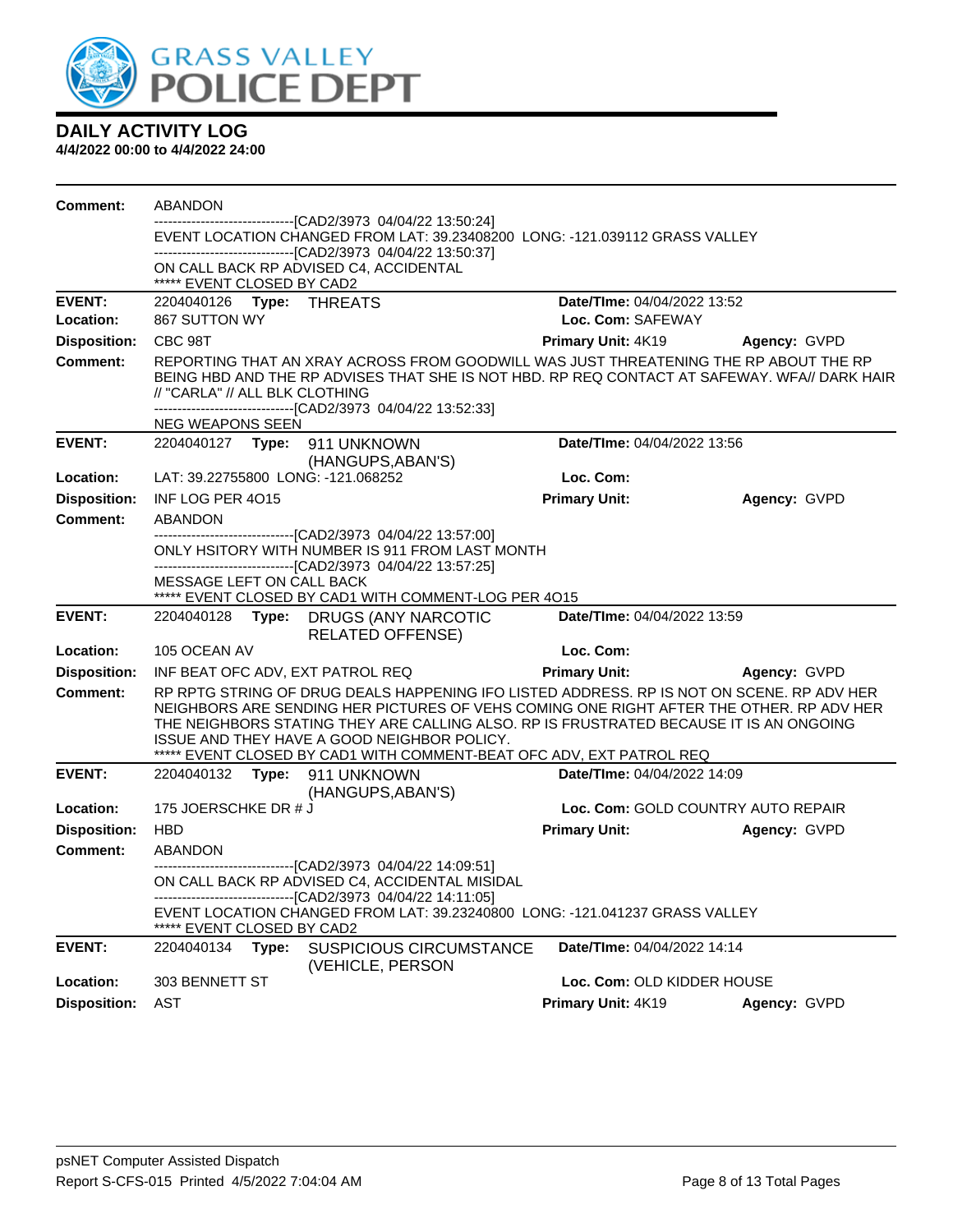

| <b>Comment:</b><br><b>EVENT:</b> | 4015 ADV<br>2204040135              | Type: | ------------------------------[CAD1/4074 04/04/22 14:15:54]<br>---------------[CAD2/3973_04/04/22 14:16:09]<br><b>SUSPICIOUS CIRCUMSTANCE</b>                                                                                             | SUSPICIOUS BECAUSE THEY WERE LOCATED UNDER THE FLOORING IN THE BEDROOM.<br>Date/TIme: 04/04/2022 14:19                                       | RP IS MAINTENANCE WORKER FOR THE BUILDING AND WAS LAYING NEW FLOORING/CLEAN UP AND<br>BELIEVES HE CAME ACROSS WHAT APPEARS TO BE HUMAN REMAINS. RP STATES THAT HE INTITALLY<br>THOUGHT IT WAS ANIMAL REMAINS AND MOVED THEM AROUND AND THEN WHEN THE RP FOUND MORE,<br>HE THEN THOUGHT IT COULD BE HUMAN REMAINS AND HAS STOPPED TOUCHING THEM NOW. RP WAS<br>ADVISED FOR ALL PARTIES TO STAY AWAY FROM CURRENT AREA AND NOT DISTURB THEM ANY MORE.<br>RP BELIEVES THEYRE HUMAN BECAUSE THERE APPEARS TO BE A SMALL FEMUR. RP THINKS ITS |  |
|----------------------------------|-------------------------------------|-------|-------------------------------------------------------------------------------------------------------------------------------------------------------------------------------------------------------------------------------------------|----------------------------------------------------------------------------------------------------------------------------------------------|------------------------------------------------------------------------------------------------------------------------------------------------------------------------------------------------------------------------------------------------------------------------------------------------------------------------------------------------------------------------------------------------------------------------------------------------------------------------------------------------------------------------------------------|--|
|                                  |                                     |       | (VEHICLE, PERSON                                                                                                                                                                                                                          |                                                                                                                                              |                                                                                                                                                                                                                                                                                                                                                                                                                                                                                                                                          |  |
| Location:                        | 105 OCEAN AV                        |       |                                                                                                                                                                                                                                           | Loc. Com:                                                                                                                                    |                                                                                                                                                                                                                                                                                                                                                                                                                                                                                                                                          |  |
| <b>Disposition:</b>              | UTL                                 |       |                                                                                                                                                                                                                                           | Primary Unit: 4K19                                                                                                                           | Agency: GVPD                                                                                                                                                                                                                                                                                                                                                                                                                                                                                                                             |  |
| <b>Comment:</b>                  | <b>WEAPONS SEEN</b>                 |       |                                                                                                                                                                                                                                           | HE WATCHED HER CLEAN OUT HER CAR. VEH IS WHI TRUCK//NO PLATES WITH BLACKED OUT                                                               | RP REPORTING ONGOING SUSP ACTIVITY GOING ON AT RESIDENCE. RP STATES HERSELF AND A FEW<br>OTHER NEIGHBORS BELIEVE THEY HAVE WITNESSED A DRUG DEAL. RP STATES THAT THERE IS A VEHICLE<br>THAT HAS BEEN IN THE AREA ALL DAY AND THAT THE SUBJ WAS MAKING THE RP UNCOMFORTABLE WHILE<br>HEADLIGHTS//FRONT RIGHT FENDER HAS A METAL MULLISHA SKULL PAINTING ON IT. ASSOC SUBJ IS<br>WMA//HEAVY SET//BRIGHT NEON SHIRT // KHAKI PANTS  VEH IS STILL PARKED IN THE AREA// NEG                                                                   |  |
| <b>EVENT:</b>                    | 2204040138                          | Type: | TRAFFIC (DUI, PARKING,<br>SPEED, HAZ                                                                                                                                                                                                      | Date/TIme: 04/04/2022 14:39                                                                                                                  |                                                                                                                                                                                                                                                                                                                                                                                                                                                                                                                                          |  |
| Location:                        | 164 VENTANA SIERRA DR<br><b>GOA</b> |       |                                                                                                                                                                                                                                           | Loc. Com:<br>Primary Unit: 4023                                                                                                              |                                                                                                                                                                                                                                                                                                                                                                                                                                                                                                                                          |  |
| <b>Disposition:</b>              |                                     |       |                                                                                                                                                                                                                                           |                                                                                                                                              | Agency: GVPD                                                                                                                                                                                                                                                                                                                                                                                                                                                                                                                             |  |
| Comment:                         |                                     |       | JUVS RIDING DIRT BIKES IN THE AREA. REQ AREA CHECK.                                                                                                                                                                                       |                                                                                                                                              | REPORTING AT THE SMALL PARK BETWEEN RPS RESIDENCE AND THE CHURCH THERE IS A GROUP OF                                                                                                                                                                                                                                                                                                                                                                                                                                                     |  |
| <b>EVENT:</b>                    | 2204040150                          | Type: | <b>ALL OTHERS</b>                                                                                                                                                                                                                         | Date/TIme: 04/04/2022 15:28                                                                                                                  |                                                                                                                                                                                                                                                                                                                                                                                                                                                                                                                                          |  |
| Location:                        | 520 LINDEN AV                       |       |                                                                                                                                                                                                                                           | Loc. Com:                                                                                                                                    |                                                                                                                                                                                                                                                                                                                                                                                                                                                                                                                                          |  |
| <b>Disposition:</b>              | UTL                                 |       |                                                                                                                                                                                                                                           | Primary Unit: 4023                                                                                                                           | Agency: GVPD<br>911 CALLER RPTG PICKUP DRIVING UP AND DOWN THE RDWY BILLOWING SMOKE AND SPARKS AND                                                                                                                                                                                                                                                                                                                                                                                                                                       |  |
| <b>Comment:</b>                  | SAFETY AND ONGOING ISSUE.           |       | RP ADV THIS IS A FIRE DEPT ISSUE. NO CURRENT FIRE/XFER TO CALFIRE                                                                                                                                                                         |                                                                                                                                              | ALMOST CATCHING FIRE NOW THEY ARE HIDING IN THE GARAGE. OLDER PICKUP, RP ADV IT IS A FIRE                                                                                                                                                                                                                                                                                                                                                                                                                                                |  |
| <b>EVENT:</b>                    | 2204040157                          |       | CALFIRE ADV THEY ARE NOT RESPONDING<br>Type: WELFARE CHECK                                                                                                                                                                                | Date/TIme: 04/04/2022 15:54                                                                                                                  |                                                                                                                                                                                                                                                                                                                                                                                                                                                                                                                                          |  |
| Location:                        | 114 STEWART ST # 9                  |       |                                                                                                                                                                                                                                           | Loc. Com:                                                                                                                                    |                                                                                                                                                                                                                                                                                                                                                                                                                                                                                                                                          |  |
| <b>Disposition:</b>              | CBC 98M                             |       |                                                                                                                                                                                                                                           | Primary Unit: 4023                                                                                                                           | Agency: GVPD                                                                                                                                                                                                                                                                                                                                                                                                                                                                                                                             |  |
| Comment:                         |                                     |       | -------------------------------[CAD2/3973 04/04/22 15:55:02]<br>-------------------------------[CAD2/3973_04/04/22_15:55:05]<br>EVENT LOCATION CHANGED FROM 114 STEWART ST GV<br>-------------------------------[4O23/MDT 04/04/22 16:12] | SCENE AND HAS KEYS BUT ISNT ALLOWED TO MAKE ENTRY WITHOUT LE ASISTANCE.<br>RP WILL BE IN PARKING LOT AND FLAG OFFICER DOWN TO DIRECT TO ROOM | RP STATES THERE IS A CLIENT THAT HASNT BEEN SEEN FOR OVER A WEEK AND ALWAYS ANSWERS THE<br>DOOR WHEN THEY SHOW UP BUT IS NOT ANSWERING NOW. PER RP THE MAINTENANCE EMPLOYEES<br>STATE THEY SAW HER WANDERING AROUND IN THE MIDDLE OF THE NIGHT A FEW WEEKS AGO BUT HASNT<br>SEEN HER SINCE. PER RP THE CLIENT HASNT BEEN ANSWERING THE DOOR AND REQ CHECK. RP IS ON                                                                                                                                                                      |  |
|                                  |                                     |       |                                                                                                                                                                                                                                           |                                                                                                                                              | SUBJECT IS C4 AND LOCATED OUTSIDE THEIR RESIDENCE. SUBJECT WAS UNITED WITH THE RP. CBC                                                                                                                                                                                                                                                                                                                                                                                                                                                   |  |
| <b>EVENT:</b>                    | 2204040158 Type:                    |       | 911 UNKNOWN<br>(HANGUPS, ABAN'S)                                                                                                                                                                                                          | Date/TIme: 04/04/2022 15:56                                                                                                                  |                                                                                                                                                                                                                                                                                                                                                                                                                                                                                                                                          |  |
| Location:                        | 1364 MULBERRY DR                    |       |                                                                                                                                                                                                                                           | Loc. Com:                                                                                                                                    |                                                                                                                                                                                                                                                                                                                                                                                                                                                                                                                                          |  |
| <b>Disposition:</b>              | <b>HBD</b>                          |       |                                                                                                                                                                                                                                           | <b>Primary Unit:</b>                                                                                                                         | Agency: GVPD                                                                                                                                                                                                                                                                                                                                                                                                                                                                                                                             |  |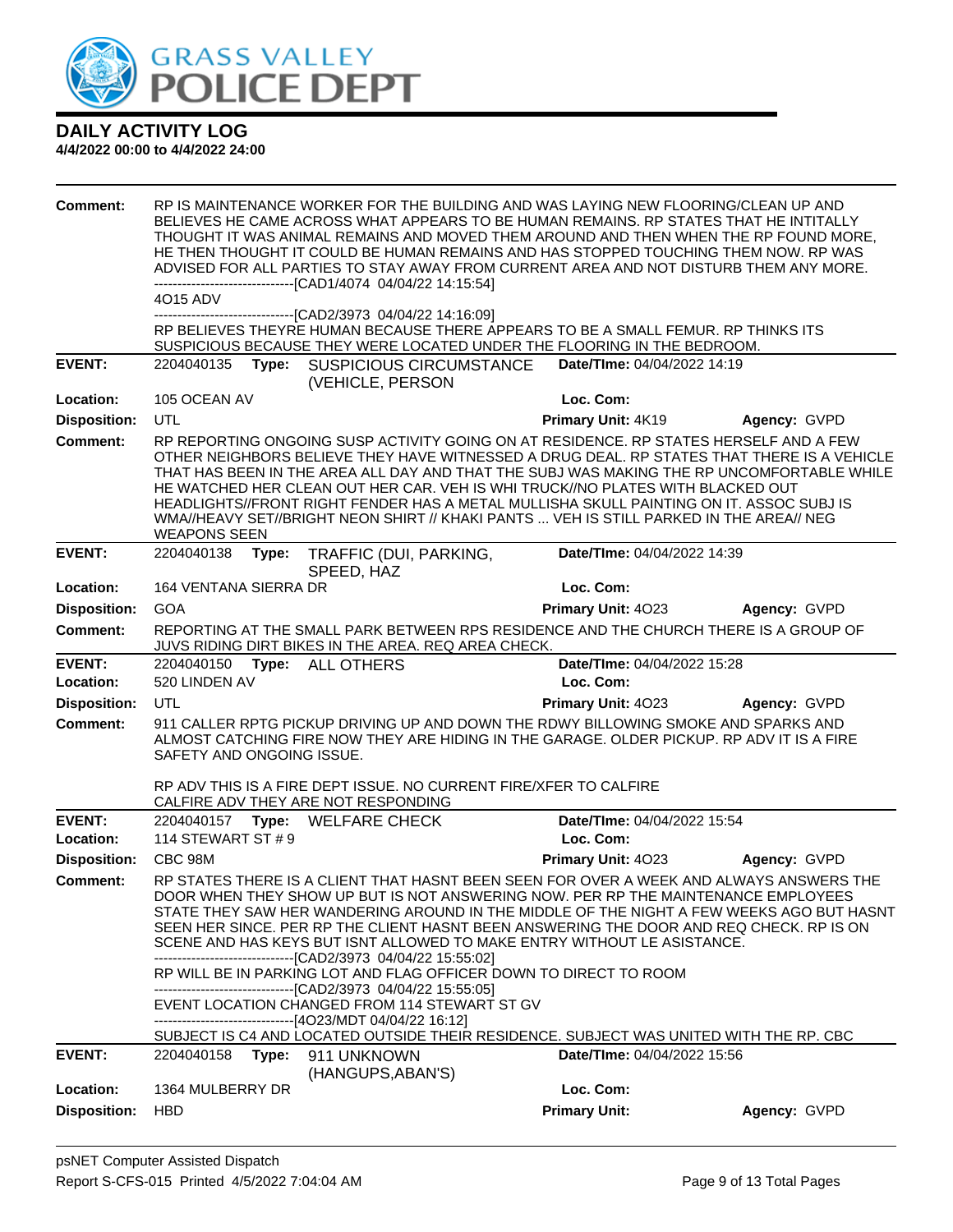

| <b>Comment:</b>                  | 911 MISDIAL, C4,<br>***** EVENT CLOSED BY CAD2                                     |                                                                                              |                                                                                               |                                                                                              |                                          |  |  |
|----------------------------------|------------------------------------------------------------------------------------|----------------------------------------------------------------------------------------------|-----------------------------------------------------------------------------------------------|----------------------------------------------------------------------------------------------|------------------------------------------|--|--|
| <b>EVENT:</b>                    | 2204040160 <b>Type:</b>                                                            |                                                                                              | CITIZEN ASSIST (CIVIL<br>STANDBY'S, LOCKOUT                                                   | Date/TIme: 04/04/2022 16:02                                                                  |                                          |  |  |
| Location:                        | 1262 SUTTON WY                                                                     |                                                                                              |                                                                                               |                                                                                              | Loc. Com: HOSPITALITY HOUSE 530 271 7144 |  |  |
| <b>Disposition:</b>              | <b>CBC</b>                                                                         |                                                                                              |                                                                                               | Primary Unit: 4K19                                                                           | Agency: GVPD                             |  |  |
| Comment:                         | <b>GUEST CLEARANCE X3</b>                                                          |                                                                                              |                                                                                               |                                                                                              |                                          |  |  |
| <b>EVENT:</b>                    |                                                                                    |                                                                                              | 2204040167 Type: SUBJECT STOP                                                                 | Date/TIme: 04/04/2022 16:20                                                                  |                                          |  |  |
| Location:                        | <b>GATES PL</b>                                                                    |                                                                                              |                                                                                               | Loc. Com:                                                                                    |                                          |  |  |
| <b>Disposition:</b>              | <b>CBC 98T COOPERATIVE</b>                                                         |                                                                                              |                                                                                               | Primary Unit: 4K19                                                                           | Agency: GVPD                             |  |  |
| <b>Comment:</b>                  | ACT SUBJ HOLDING MACHETE                                                           |                                                                                              | -------------------------------[CAD1/4074 04/04/22 16:21:17]                                  |                                                                                              |                                          |  |  |
|                                  |                                                                                    |                                                                                              | EVENT LOCATION CHANGED FROM GATES PL/                                                         |                                                                                              |                                          |  |  |
| <b>EVENT:</b>                    |                                                                                    |                                                                                              | 2204040169 Type: SUBJECT STOP                                                                 | Date/TIme: 04/04/2022 16:34                                                                  |                                          |  |  |
| Location:                        | <b>GATES PL</b>                                                                    |                                                                                              |                                                                                               | Loc. Com:                                                                                    |                                          |  |  |
| <b>Disposition:</b>              | <b>CBC</b>                                                                         |                                                                                              |                                                                                               | Primary Unit: 4015                                                                           | Agency: GVPD                             |  |  |
| <b>Comment:</b>                  | <b>OW SUBJ</b>                                                                     |                                                                                              |                                                                                               |                                                                                              |                                          |  |  |
| <b>EVENT:</b>                    | 2204040171                                                                         | Type:                                                                                        | 911 UNKNOWN<br>(HANGUPS, ABAN'S)                                                              | Date/TIme: 04/04/2022 16:37                                                                  |                                          |  |  |
| Location:                        | 562 SUTTON WY                                                                      |                                                                                              |                                                                                               | Loc. Com: ANYTIME FITNESS                                                                    |                                          |  |  |
| <b>Disposition:</b>              | <b>HBD</b>                                                                         |                                                                                              |                                                                                               | <b>Primary Unit:</b>                                                                         | Agency: GVPD                             |  |  |
| <b>Comment:</b>                  | ABANDON.                                                                           |                                                                                              |                                                                                               |                                                                                              |                                          |  |  |
|                                  | ---------------------[CAD2/3973_04/04/22_16:38:04]<br>NEGATIVE HISTORY WITH NUMBER |                                                                                              |                                                                                               |                                                                                              |                                          |  |  |
|                                  | -------------------------------[CAD2/3973 04/04/22 16:38:44]                       |                                                                                              |                                                                                               |                                                                                              |                                          |  |  |
|                                  |                                                                                    | ON CALL BACK RP ADV ACCIDENTAL POCKET DIAL<br>-----------------[CAD2/3973 04/04/22 16:39:23] |                                                                                               |                                                                                              |                                          |  |  |
|                                  |                                                                                    |                                                                                              |                                                                                               | EVENT LOCATION CHANGED FROM LAT: 39.23408200 LONG: -121.039112 GRASS VALLEY                  |                                          |  |  |
|                                  | ***** EVENT CLOSED BY CAD2                                                         |                                                                                              |                                                                                               |                                                                                              |                                          |  |  |
| <b>EVENT:</b>                    |                                                                                    |                                                                                              | 2204040172 Type: TRAFFIC ACCIDENT                                                             | Date/TIme: 04/04/2022 16:47                                                                  |                                          |  |  |
| Location:<br><b>Disposition:</b> | SO CHURCH ST/DALTON ST                                                             |                                                                                              | CIT MALE CITED 12500, INFO EXCHANGE                                                           | Loc. Com:<br>Primary Unit: 4023                                                              | Agency: GVPD                             |  |  |
| Case No:                         | G2200850                                                                           |                                                                                              |                                                                                               |                                                                                              |                                          |  |  |
| Comment:                         |                                                                                    |                                                                                              |                                                                                               | 911 RP REPORTING NON EMERGENCY TC- NEG INJURIES RP IS INVOLVED, 2 VEHICLES. NOT BLOCKING     |                                          |  |  |
|                                  |                                                                                    |                                                                                              | ROADWAY BLK LINCOLN MKZ VS WHI SUBARU OUTBACK                                                 |                                                                                              |                                          |  |  |
|                                  |                                                                                    |                                                                                              | --------------------------------[CAD2/3973 04/04/22 16:48:12]                                 | RP STATES THAT AS SHE WAS PULLING OFF DALTON THE OTHER VEH DIDN'T STOP IN TIME AND CLAIMS HE |                                          |  |  |
|                                  | DIDNT SEE RP.                                                                      |                                                                                              |                                                                                               |                                                                                              |                                          |  |  |
|                                  |                                                                                    |                                                                                              | ----------------------------------[CAD1/4074 04/04/22 17:11:02]                               |                                                                                              |                                          |  |  |
| <b>EVENT:</b>                    | 2204040173                                                                         | Type:                                                                                        | ISSUED CASE# G2200850 FOR AGENCY GVPD by UNIT 4O23<br><b>SUBJECT STOP</b>                     | Date/TIme: 04/04/2022 16:53                                                                  |                                          |  |  |
| Location:                        | 107 E MCKNIGHT WY                                                                  |                                                                                              |                                                                                               | Loc. Com: GRASS VALLEY CHEVRON                                                               |                                          |  |  |
| <b>Disposition:</b>              | <b>CBC</b>                                                                         |                                                                                              |                                                                                               | Primary Unit: 4023                                                                           | Agency: GVPD                             |  |  |
| Comment:                         | 11-48 W/J                                                                          |                                                                                              |                                                                                               |                                                                                              |                                          |  |  |
|                                  |                                                                                    |                                                                                              | ----------------[CAD1/4074 04/04/22 16:54:20]<br>EVENT LOCATION CHANGED FROM CHEVRON MCKNIGHT |                                                                                              |                                          |  |  |
| <b>EVENT:</b>                    | 2204040176                                                                         |                                                                                              | Type: CITIZEN ASSIST (CIVIL                                                                   | <b>Date/TIme: 04/04/2022 17:00</b>                                                           |                                          |  |  |
|                                  |                                                                                    |                                                                                              | STANDBY'S, LOCKOUT                                                                            |                                                                                              |                                          |  |  |
| Location:                        | 155 GLASSON WY #155                                                                |                                                                                              |                                                                                               |                                                                                              | Loc. Com: SNMH- FAMILY BIRTH CENTER      |  |  |
| <b>Disposition:</b>              | <b>RPT</b>                                                                         |                                                                                              |                                                                                               | Primary Unit: 409                                                                            | Agency: GVPD                             |  |  |
| Case No:                         | G2200851                                                                           |                                                                                              |                                                                                               |                                                                                              |                                          |  |  |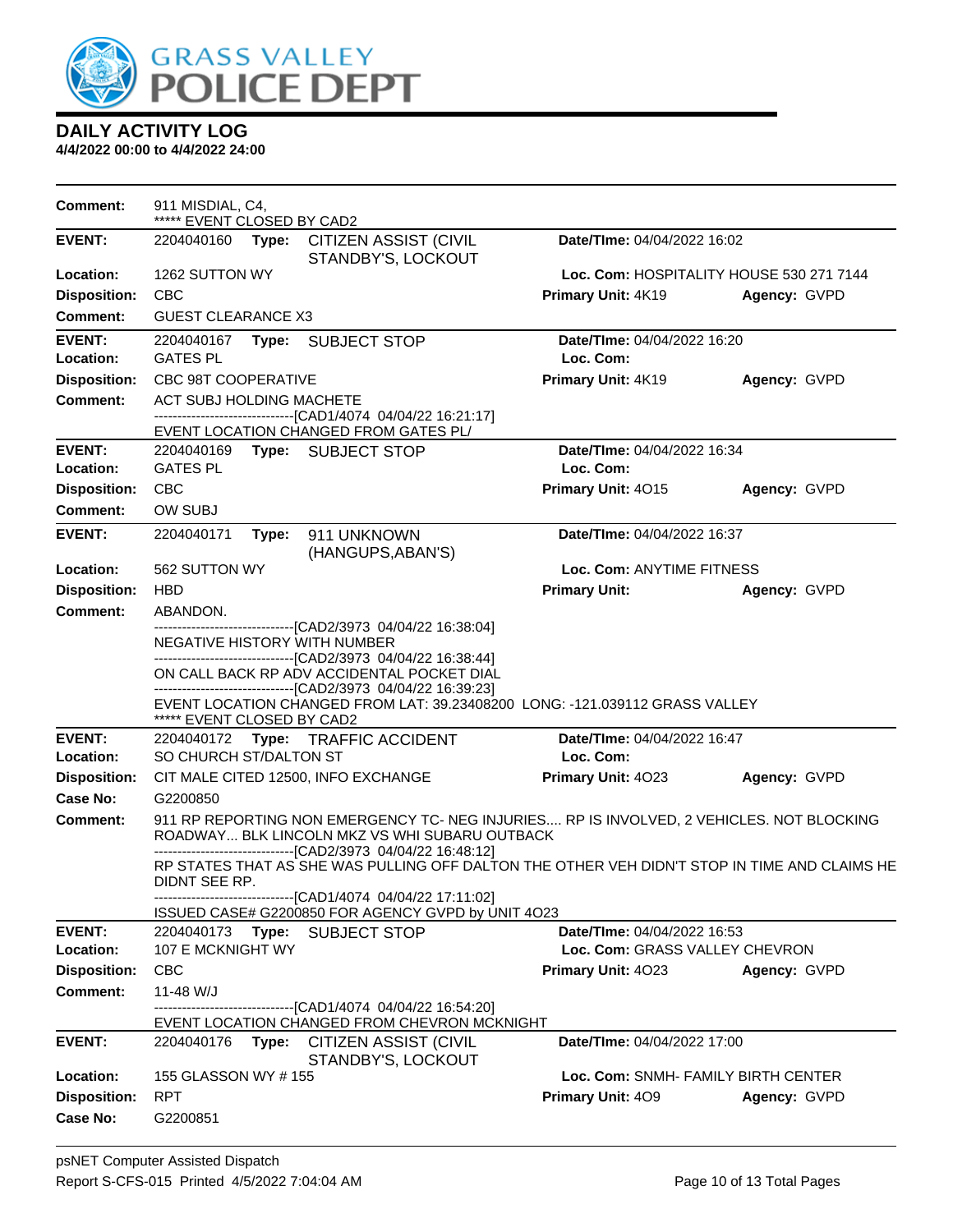

| <b>Comment:</b>      | EVENT CALL TYPE CHANGED FROM ALL                                                                     | RP HAS PATIENT THAT CPS FROM SUTTER COUNTY IS ENRT TO NOTIFY THAT THEY ARE NOT TAKING THEIR<br>BABY HOME AND CPS IS TAKING CUSTODY OF CHILD. CPS SHOULD BE THERE AROUND 1800 HOURS RP<br>CONCERNED THE FATHER WILL BECOME COMBATIVE PARENTS KNOWS THAT CPS IS POSS ENRT BUT<br>ARENT AWARE OF THE DEFINITIVE PLAN.<br>---------------------------------[CAD2/3973 04/04/22 17:00:56]<br>--------------------------------[CAD2/3973 04/04/22 17:49:49]<br>RP CALLED BACK ADVISING THAT IT WILL BE CLOSER TO 1830/1845 HOURS<br>--------------------------------[CAD1/4074 04/04/22 18:53:59]<br>PER 4015 TAKING PLACE AT 1905. GRAVES TO HANDLE<br>----------------------------------[CAD1/4051 04/04/22 20:16:04]<br>ISSUED CASE# G2200851 FOR AGENCY GVPD by UNIT 4O9 |                                                   |                     |
|----------------------|------------------------------------------------------------------------------------------------------|------------------------------------------------------------------------------------------------------------------------------------------------------------------------------------------------------------------------------------------------------------------------------------------------------------------------------------------------------------------------------------------------------------------------------------------------------------------------------------------------------------------------------------------------------------------------------------------------------------------------------------------------------------------------------------------------------------------------------------------------------------------------|---------------------------------------------------|---------------------|
| <b>EVENT:</b>        | 2204040178 Type: FRAUD                                                                               |                                                                                                                                                                                                                                                                                                                                                                                                                                                                                                                                                                                                                                                                                                                                                                        | Date/TIme: 04/04/2022 17:11                       |                     |
| Location:            | 130 ARCADIA DR                                                                                       |                                                                                                                                                                                                                                                                                                                                                                                                                                                                                                                                                                                                                                                                                                                                                                        | Loc. Com:                                         |                     |
| <b>Disposition:</b>  | <b>CBC</b>                                                                                           |                                                                                                                                                                                                                                                                                                                                                                                                                                                                                                                                                                                                                                                                                                                                                                        | <b>Primary Unit: 4023</b>                         | <b>Agency: GVPD</b> |
| <b>Comment:</b>      |                                                                                                      | RP REPORTING THAT HER HOME IS FOR SALE BUT THAT SOMEONE IS POSTING IT FOR RENT AND<br>SCAMMING PEOPLE OUT OF MONEY. RP REQ 10-21<br>-------------------------------[CAD2/3973 04/04/22 17:12:18]<br>RP STATES THAT HER REALTOR HAS INFO OF POSS SUSPECT AND VICT                                                                                                                                                                                                                                                                                                                                                                                                                                                                                                       |                                                   |                     |
| <b>EVENT:</b>        |                                                                                                      | 2204040181 Type: ALARMS (SILENT, AUDIBLE,                                                                                                                                                                                                                                                                                                                                                                                                                                                                                                                                                                                                                                                                                                                              | Date/TIme: 04/04/2022 17:34                       |                     |
|                      |                                                                                                      | <b>COMMERCIAL, RES</b>                                                                                                                                                                                                                                                                                                                                                                                                                                                                                                                                                                                                                                                                                                                                                 |                                                   |                     |
| Location:            | 1061 E MAIN ST # 201                                                                                 |                                                                                                                                                                                                                                                                                                                                                                                                                                                                                                                                                                                                                                                                                                                                                                        | Loc. Com: NORTHERN CALIFORNIA<br>ORTHOPEDIC ASSOC |                     |
| <b>Disposition:</b>  |                                                                                                      |                                                                                                                                                                                                                                                                                                                                                                                                                                                                                                                                                                                                                                                                                                                                                                        | <b>Primary Unit: 4015</b>                         | Agency: GVPD        |
| <b>Comment:</b>      |                                                                                                      | 10-33 AUD // EXAM HALL MOTION // RESP PENDING                                                                                                                                                                                                                                                                                                                                                                                                                                                                                                                                                                                                                                                                                                                          |                                                   |                     |
|                      | 4015 ADV                                                                                             | ------------------------------[CAD1/4074_04/04/22 17:38:19]                                                                                                                                                                                                                                                                                                                                                                                                                                                                                                                                                                                                                                                                                                            |                                                   |                     |
|                      |                                                                                                      | -------------------[CAD1/4074 04/04/22 17:39:10]<br>RE-OPENED AS EVENT GVPD 2204040183                                                                                                                                                                                                                                                                                                                                                                                                                                                                                                                                                                                                                                                                                 |                                                   |                     |
|                      |                                                                                                      |                                                                                                                                                                                                                                                                                                                                                                                                                                                                                                                                                                                                                                                                                                                                                                        |                                                   |                     |
| <b>EVENT:</b>        | 2204040182                                                                                           | Type: ORDINANCES                                                                                                                                                                                                                                                                                                                                                                                                                                                                                                                                                                                                                                                                                                                                                       | Date/TIme: 04/04/2022 17:36                       |                     |
|                      |                                                                                                      | (COUNTY/MUNICIPAL)                                                                                                                                                                                                                                                                                                                                                                                                                                                                                                                                                                                                                                                                                                                                                     |                                                   |                     |
| Location:            | EA MCKNIGHT WY/SO AUBURN ST                                                                          |                                                                                                                                                                                                                                                                                                                                                                                                                                                                                                                                                                                                                                                                                                                                                                        | Loc. Com:                                         |                     |
| <b>Disposition:</b>  | <b>ALONG</b>                                                                                         | CBC ADMONISHED BY 4K19 EARLIER, MOVING                                                                                                                                                                                                                                                                                                                                                                                                                                                                                                                                                                                                                                                                                                                                 | Primary Unit: 4023                                | Agency: GVPD        |
| <b>Comment:</b>      |                                                                                                      | RP RPTG SUBJ CAMPING IN WHI DODGE DURANGO W/WHI CAMPER TRAILER NO INFO ON ASSOC SUBJ'S.                                                                                                                                                                                                                                                                                                                                                                                                                                                                                                                                                                                                                                                                                |                                                   |                     |
| <b>EVENT:</b>        | 2204040183<br>Type:                                                                                  | ALARMS (SILENT, AUDIBLE,<br><b>COMMERCIAL, RES</b>                                                                                                                                                                                                                                                                                                                                                                                                                                                                                                                                                                                                                                                                                                                     | Date/TIme: 04/04/2022 17:39                       |                     |
| Location:            | 1061 E MAIN ST # 201                                                                                 |                                                                                                                                                                                                                                                                                                                                                                                                                                                                                                                                                                                                                                                                                                                                                                        | Loc. Com: NORTHERN CALIFORNIA<br>ORTHOPEDIC ASSOC |                     |
| Disposition: CBC 98M |                                                                                                      |                                                                                                                                                                                                                                                                                                                                                                                                                                                                                                                                                                                                                                                                                                                                                                        | <b>Primary Unit: 4K19</b>                         | Agency: GVPD        |
| <b>Comment:</b>      | [comments event 2204040181]<br>4015 ADV<br>[end comments event 2204040181]<br><b>CLOSED IN ERROR</b> | ***** RE-OPENED EVENT GVPD 2204040181<br>(opened 04/04/2022 17:34:13, 4O15, closed as 04/04/2022 17:38:34)<br>10-33 AUD // EXAM HALL MOTION // RESP PENDING<br>--------------------------------[CAD1/4074 04/04/22 17:38:19]<br>------------------------------[4K19/MDT 04/04/22 18:01]<br>UNABLE TO REACH RESP. ALL INTERIOR DOORS ARE SECURE AND 1 EXTERIOR UNABLE TO BE SECURED.                                                                                                                                                                                                                                                                                                                                                                                    |                                                   |                     |
| <b>EVENT:</b>        | <b>WILL RELAY TO NIGHTSHIFT</b><br>2204040184<br>Type:                                               | <b>ASSAULTS, BATTERY (415</b><br>PHYSICAL)                                                                                                                                                                                                                                                                                                                                                                                                                                                                                                                                                                                                                                                                                                                             | <b>Date/TIme: 04/04/2022 17:52</b>                |                     |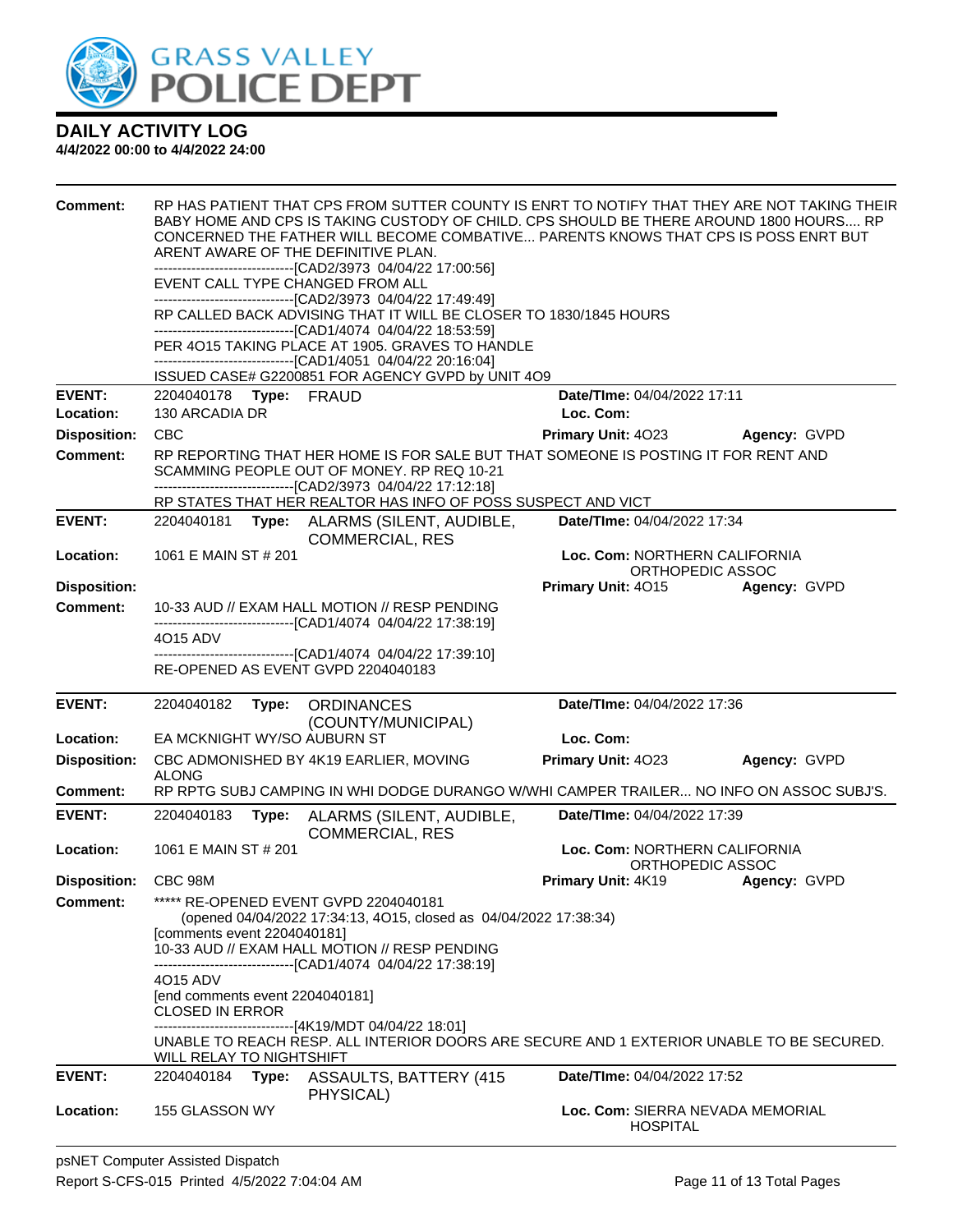

| <b>Disposition:</b> | <b>CBC EDIATED FOR NOW</b> |       |                                                                                                                                                                                                                                                                                                          |                          | <b>Primary Unit: 4015</b>   | Agency: GVPD                             |
|---------------------|----------------------------|-------|----------------------------------------------------------------------------------------------------------------------------------------------------------------------------------------------------------------------------------------------------------------------------------------------------------|--------------------------|-----------------------------|------------------------------------------|
| <b>Comment:</b>     |                            |       | RP WOULD LIKE TO SPEAK WITH A SUPERVISOR AND PLACE A CITIZENS ARREST ON A SUBJ THAT PLACED<br>THEIR HANDS ON HIM. RP ALSO UPSET WITH THE AMBULANCE DRIVER THAT REFUSED TO TRANSPORT HIM<br>EARLIER. RP IN THE ER WAITING ROOM CURRENTLY.<br>-------------------------------[CAD1/4074 04/04/22 18:01:52] |                          |                             |                                          |
|                     | 4015 ADV                   |       |                                                                                                                                                                                                                                                                                                          |                          |                             |                                          |
|                     |                            |       | -------------------------------[CAD1/4074 04/04/22 18:49:05]<br>PER 1S10 WAS A SECURITY GUARD                                                                                                                                                                                                            |                          |                             |                                          |
| <b>EVENT:</b>       |                            |       | 2204040188 Type: SUSPICIOUS CIRCUMSTANCE<br>(VEHICLE, PERSON                                                                                                                                                                                                                                             |                          | Date/TIme: 04/04/2022 18:37 |                                          |
| Location:           | 650 FREEMAN LN             |       |                                                                                                                                                                                                                                                                                                          |                          | Loc. Com: JAMBA JUICE       |                                          |
| <b>Disposition:</b> | <b>GOA</b>                 |       |                                                                                                                                                                                                                                                                                                          |                          | Primary Unit: 4K19          | Agency: GVPD                             |
| <b>Comment:</b>     |                            |       | RP ADV SHE IS A DOORDASHER AND THERE IS A MALE OUTSIDE LOOKING IN THE BSN MAKING 3 YOUNG<br>FEMALE EMPLOYEES UNCOMFORTABLE. RP REQ SUBJ BE MOVED ALONG                                                                                                                                                   |                          |                             |                                          |
|                     |                            |       | HMA 35YOA W/MOHAWK APPROX 300LBS LSW DRK GREY JACKET, GREY PANTS                                                                                                                                                                                                                                         |                          |                             |                                          |
| <b>EVENT:</b>       |                            |       | 2204040200 Type: EXTRA PATROL                                                                                                                                                                                                                                                                            |                          | Date/TIme: 04/04/2022 19:40 |                                          |
| Location:           | 231 SO CHURCH ST           |       |                                                                                                                                                                                                                                                                                                          | Loc. Com:                |                             |                                          |
| <b>Disposition:</b> | HBD LOG PER 4D16           |       |                                                                                                                                                                                                                                                                                                          | <b>Primary Unit:</b>     |                             | Agency: GVPD                             |
| <b>Comment:</b>     |                            |       | RP REQ EXTRA PATROL, FOR SKATEBOARDERS THAT MIGHT BE INVOLVED IN VANDILISM. RP ADVISED SHE<br>ALREADY REPORTED HER VEH AND HOUSE WERE EGGED.<br>***** EVENT CLOSED BY CAD1 WITH COMMENT-LOG PER 4D16                                                                                                     |                          |                             |                                          |
| <b>EVENT:</b>       |                            |       | 2204040202 Type: DISTURBANCE (NOISE,<br>MUSIC, VERBAL, BARKI                                                                                                                                                                                                                                             |                          | Date/TIme: 04/04/2022 19:46 |                                          |
| Location:           | 210 SUTTON WY # 123        |       |                                                                                                                                                                                                                                                                                                          | Loc. Com:                |                             |                                          |
| <b>Disposition:</b> | <b>GOA</b>                 |       |                                                                                                                                                                                                                                                                                                          |                          | <b>Primary Unit: 4D16</b>   | Agency: GVPD                             |
| <b>Comment:</b>     |                            |       | RP RPTS 4 KIDS (POSSIBLY NEIGHBORS) BANGING ON RP'S DOOR. RP ASK THE KIDS TO STOP AND THEY<br>RAN AWAY. RP REQ UNIT CHECK THE AREA, RP DOESN'T NEED TO BE CONTACTED.                                                                                                                                     |                          |                             |                                          |
| <b>EVENT:</b>       | 2204040204                 | Type: | DISTURBANCE (NOISE,<br>MUSIC, VERBAL, BARKI                                                                                                                                                                                                                                                              |                          | Date/TIme: 04/04/2022 20:00 |                                          |
| Location:           | 282 HORIZON CR             |       |                                                                                                                                                                                                                                                                                                          | Loc. Com:                |                             |                                          |
| <b>Disposition:</b> | CBC MEDIATED FOR NOW       |       |                                                                                                                                                                                                                                                                                                          |                          | Primary Unit: 4K19          | Agency: GVPD                             |
| <b>Comment:</b>     | 911 ABANDONED              |       |                                                                                                                                                                                                                                                                                                          |                          |                             |                                          |
|                     |                            |       | --------------------------[CAD4/4132_04/04/22_20:12:23]<br>EVENT CALL TYPE CHANGED FROM 911                                                                                                                                                                                                              |                          |                             |                                          |
|                     |                            |       | --------------------------------[CAD1/4051 04/04/22 20:13:11]                                                                                                                                                                                                                                            |                          |                             |                                          |
|                     |                            |       | EVENT LOCATION CHANGED FROM 282 HORIZON CR<br>-------------------------------[CAD4/4132 04/04/22 20:14:21]                                                                                                                                                                                               |                          |                             |                                          |
|                     |                            |       | ON CALL BACK RP RPTS 415 WITH HER DAUGHTER, NEG INJURY. REQ CONTACT.                                                                                                                                                                                                                                     |                          |                             |                                          |
| <b>EVENT:</b>       |                            |       | 2204040206 Type: CITIZEN ASSIST (CIVIL<br>STANDBY'S, LOCKOUT                                                                                                                                                                                                                                             |                          | Date/TIme: 04/04/2022 20:15 |                                          |
| Location:           | 1262 SUTTON WY             |       |                                                                                                                                                                                                                                                                                                          |                          |                             | Loc. Com: HOSPITALITY HOUSE 530 271 7144 |
| <b>Disposition:</b> | <b>CBC</b>                 |       |                                                                                                                                                                                                                                                                                                          | <b>Primary Unit: 409</b> |                             | Agency: GVPD                             |
| <b>Comment:</b>     | <b>GUEST CLEARANCE</b>     |       |                                                                                                                                                                                                                                                                                                          |                          |                             |                                          |
| <b>EVENT:</b>       | 2204040210                 | Type: | <b>EXTRA PATROL</b>                                                                                                                                                                                                                                                                                      |                          | Date/TIme: 04/04/2022 20:42 |                                          |
| Location:           | OCEAN AV/PINE LN           |       |                                                                                                                                                                                                                                                                                                          | Loc. Com:                |                             |                                          |
| <b>Disposition:</b> |                            |       |                                                                                                                                                                                                                                                                                                          |                          | Primary Unit: 4022          | Agency: GVPD                             |
| <b>Comment:</b>     |                            |       | --------------------------[CAD3/3753_04/04/22_20:42:23]<br>EVENT LOCATION CHANGED FROM OCEAN AVE / PINE LN                                                                                                                                                                                               |                          |                             |                                          |
| <b>EVENT:</b>       | 2204040211                 |       | Type: VEHICLE STOP                                                                                                                                                                                                                                                                                       |                          | Date/TIme: 04/04/2022 20:50 |                                          |
| Location:           | 8TVL495                    |       |                                                                                                                                                                                                                                                                                                          | Loc. Com:                |                             |                                          |
| <b>Disposition:</b> | <b>CBC</b>                 |       |                                                                                                                                                                                                                                                                                                          |                          | Primary Unit: 4022          | Agency: GVPD                             |